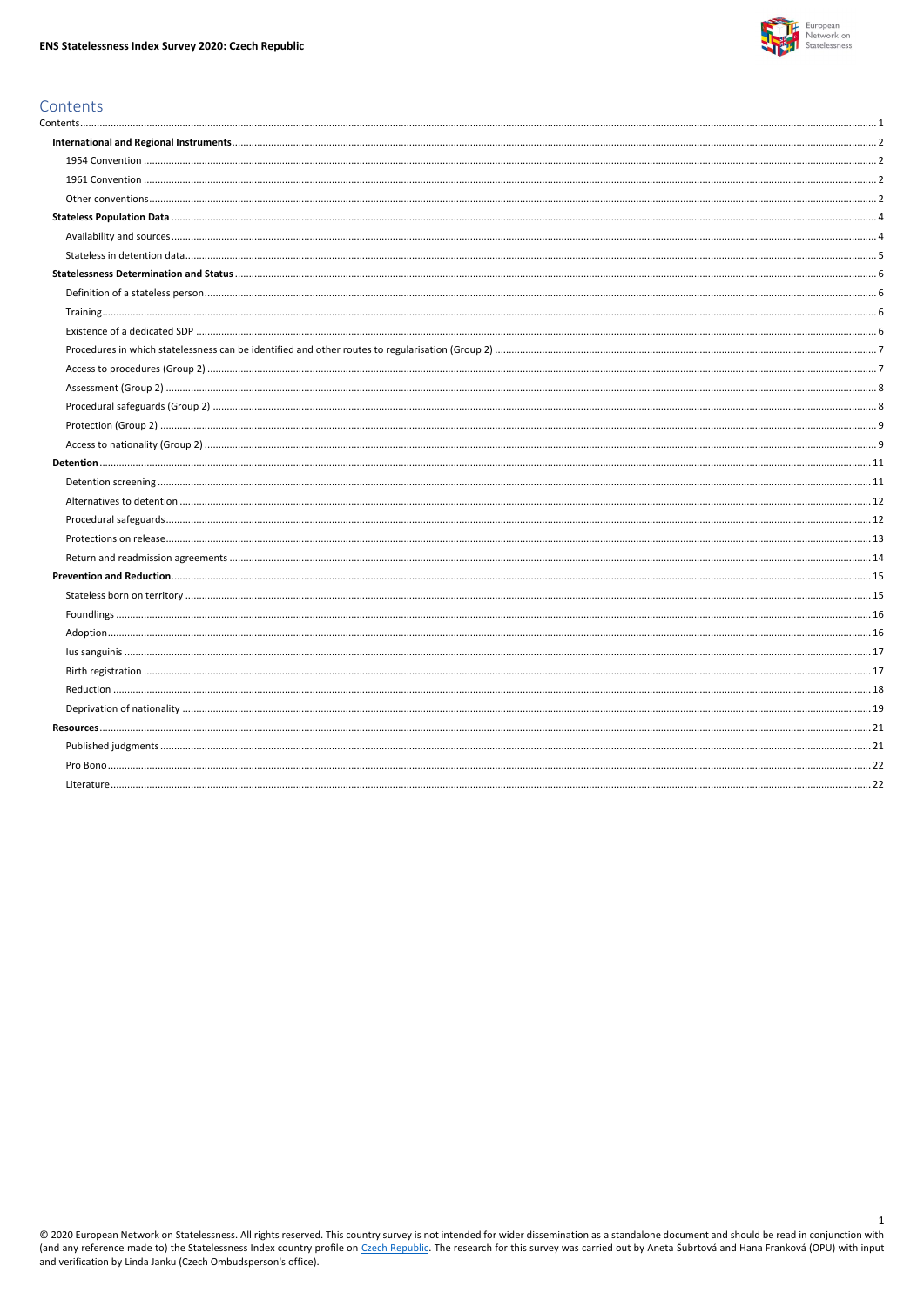2

## <span id="page-1-0"></span>International and Regional Instruments

<span id="page-1-3"></span><span id="page-1-2"></span><span id="page-1-1"></span>

| Item    | <b>Subtheme</b>      | Question                                                                                                                                                            | <b>International Norms &amp; Good Practice</b>                                                                                   | <b>Answer</b>                                                                                                                                                                                                                                                                                                                                                                                                                                                                                                                                                                                                                                                                                                                                                                                                                                                                                                                                                                                                        | <b>Source</b>                                                                                                                                                                                                                                                                                                                                                                                                           |
|---------|----------------------|---------------------------------------------------------------------------------------------------------------------------------------------------------------------|----------------------------------------------------------------------------------------------------------------------------------|----------------------------------------------------------------------------------------------------------------------------------------------------------------------------------------------------------------------------------------------------------------------------------------------------------------------------------------------------------------------------------------------------------------------------------------------------------------------------------------------------------------------------------------------------------------------------------------------------------------------------------------------------------------------------------------------------------------------------------------------------------------------------------------------------------------------------------------------------------------------------------------------------------------------------------------------------------------------------------------------------------------------|-------------------------------------------------------------------------------------------------------------------------------------------------------------------------------------------------------------------------------------------------------------------------------------------------------------------------------------------------------------------------------------------------------------------------|
| IOB.1.a | 1954<br>Convention   | Is your country party to<br>the 1954 Statelessness<br>Convention?                                                                                                   | UN Convention Relating to the Status<br>of Stateless Persons, 1954                                                               | <b>Yes</b>                                                                                                                                                                                                                                                                                                                                                                                                                                                                                                                                                                                                                                                                                                                                                                                                                                                                                                                                                                                                           | <b>UN Treaties Database, 1954</b><br>Convention                                                                                                                                                                                                                                                                                                                                                                         |
| IOB.1.b |                      | If yes, when was<br>ratification/accession?                                                                                                                         |                                                                                                                                  | 19 July 2004                                                                                                                                                                                                                                                                                                                                                                                                                                                                                                                                                                                                                                                                                                                                                                                                                                                                                                                                                                                                         | Idem                                                                                                                                                                                                                                                                                                                                                                                                                    |
| IOB.1.c |                      | Are there reservations<br>in place? Please list<br>them.                                                                                                            | Best practice is no reservations. If<br>there are, they should have little or no<br>impact on the rights of stateless<br>people. | Yes. Declaration (effectively a reservation)<br>has been made:<br>1. Pursuant to Article 27 of the<br>Convention, identity papers shall be issued<br>only to stateless persons having permanent<br>residence permits in the territory of the<br>Czech Republic in accordance with the<br>country's national legislation.<br>2. Article 23 of the Convention shall be<br>applied to the extent provided by the<br>national legislation of the Czech Republic.<br>3. Article 24, paragraph 1(b) shall be<br>applied to the extent provided by the<br>national legislation of the Czech Republic.<br>4. Pursuant to Article 28 of the<br>Convention, travel documents shall be issued<br>to stateless persons having permanent<br>residence permits in the territory of the<br>Czech Republic in accordance with the<br>country's national legislation. Such persons<br>shall be issued "foreigners' passports"<br>stating that their holders are stateless<br>persons under the Convention of 28th<br>September 1954." | <b>UN Treaties Database, 1954</b><br>Convention<br>Communication no 108/2004, on the<br>accession to the Convention relating<br>to the status of stateless persons,<br>Collection of International Treaties,<br>2004, "Sdělení č. 108/2004 Sb. m. s., o<br>sjednání Úmluvy o právním postavení<br>osob bez státní příslušnosti,: SBÍRKA<br>MEZINÁRODNÍCH SMLUV ročník<br>2004", částka 49, ze dne 15. 10. 2004<br>(CZE) |
| IOB.1.d |                      | Does the Convention<br>have direct effect?                                                                                                                          | Best practice is that the Convention<br>has direct effect, though this may<br>depend on the legal regime.                        | Yes.                                                                                                                                                                                                                                                                                                                                                                                                                                                                                                                                                                                                                                                                                                                                                                                                                                                                                                                                                                                                                 | Article 10, Constitution of the Czech<br>Republic                                                                                                                                                                                                                                                                                                                                                                       |
| IOB.2.a | 1961<br>Convention   | Is your country party to<br>the 1961 Statelessness<br>Convention?                                                                                                   | UN Convention on the Reduction of<br>Statelessness, 1961                                                                         | Yes.                                                                                                                                                                                                                                                                                                                                                                                                                                                                                                                                                                                                                                                                                                                                                                                                                                                                                                                                                                                                                 | <b>UN Treaties Database, 1961</b><br>Convention                                                                                                                                                                                                                                                                                                                                                                         |
| IOB.2.b |                      | If yes, when was<br>ratification/accession?                                                                                                                         |                                                                                                                                  | 19 December 2001                                                                                                                                                                                                                                                                                                                                                                                                                                                                                                                                                                                                                                                                                                                                                                                                                                                                                                                                                                                                     | idem                                                                                                                                                                                                                                                                                                                                                                                                                    |
| IOB.2.c |                      | Are there reservations<br>in place? Please list<br>them.                                                                                                            | As above                                                                                                                         | <b>No</b>                                                                                                                                                                                                                                                                                                                                                                                                                                                                                                                                                                                                                                                                                                                                                                                                                                                                                                                                                                                                            | idem                                                                                                                                                                                                                                                                                                                                                                                                                    |
| IOB.2.d |                      | Does the Convention<br>have direct effect?                                                                                                                          | As above                                                                                                                         | Yes.                                                                                                                                                                                                                                                                                                                                                                                                                                                                                                                                                                                                                                                                                                                                                                                                                                                                                                                                                                                                                 | Article 10, Constitution of the Czech<br>Republic                                                                                                                                                                                                                                                                                                                                                                       |
| IOB.3.a | Other<br>conventions | State party to European<br>Convention on<br>Nationality 1997? Please<br>list any reservations.                                                                      | <b>European Convention on Nationality,</b><br>1997                                                                               | Yes.<br>Declaration to article 22:<br>The Czech Republic declares in respect of<br>Article 22, sub-paragraph b, that persons,<br>who are nationals of the Czech Republic and<br>equally nationals of another State Party<br>which does not require obligatory military<br>service and have their habitual residence in<br>the territory of that State Party, shall be<br>considered as having satisfied their military<br>obligations in relation to the Czech Republic<br>if the said habitual residence has been<br>maintained up to the age of 35 years of the<br>persons.                                                                                                                                                                                                                                                                                                                                                                                                                                        | <b>COE, Reservations and Declarations</b><br>for Treaty No.166 - European<br>Convention on Nationality, Czech<br>Republic                                                                                                                                                                                                                                                                                               |
| IOB.3.b |                      | State Party to European<br>Convention on Human<br>Rights 1950? Please list<br>any relevant<br>reservations.                                                         | <b>European Convention on Human</b><br><b>Rights, 1950</b>                                                                       | Yes. Reservation has been made to articles 5<br>and 6 to the effect that those articles shall<br>not hinder to impose disciplinary<br>penitentiary measures in accordance with<br>Article 17 of the Act No. 76/1959 of<br>Collection of Laws, on Certain Service<br><b>Conditions of Soldiers."</b>                                                                                                                                                                                                                                                                                                                                                                                                                                                                                                                                                                                                                                                                                                                  | <b>COE, Reservations and Declarations</b><br>for Treaty No.005 - Convention for the<br>Protection of Human Rights and<br><b>Fundamental Freedoms, Czech</b><br>Republic                                                                                                                                                                                                                                                 |
| IOB.3.c |                      | State Party to Council of<br>Europe Convention on<br>the avoidance of<br>statelessness in relation<br>to State succession<br>2006? Please list any<br>reservations. | Council of Europe Convention on the<br>Avoidance of Statelessness in Relation<br>to State Succession, 2006                       | No.                                                                                                                                                                                                                                                                                                                                                                                                                                                                                                                                                                                                                                                                                                                                                                                                                                                                                                                                                                                                                  | COE, Chart of signatures and<br>ratifications                                                                                                                                                                                                                                                                                                                                                                           |
| IOB.3.d |                      | Bound by Directive<br>2008/115/EC of the<br>European Parliament<br>and of the Council (EU<br>Returns Directive)?<br>Please list any relevant<br>reservations.       | Directive 2008/115/EC of the<br><b>European Parliament and of the</b><br><b>Council (EU Returns Directive)</b>                   | Yes. Transposed to national law. No<br>reservations.                                                                                                                                                                                                                                                                                                                                                                                                                                                                                                                                                                                                                                                                                                                                                                                                                                                                                                                                                                 | Official Journal of the EU, EUR-Lex                                                                                                                                                                                                                                                                                                                                                                                     |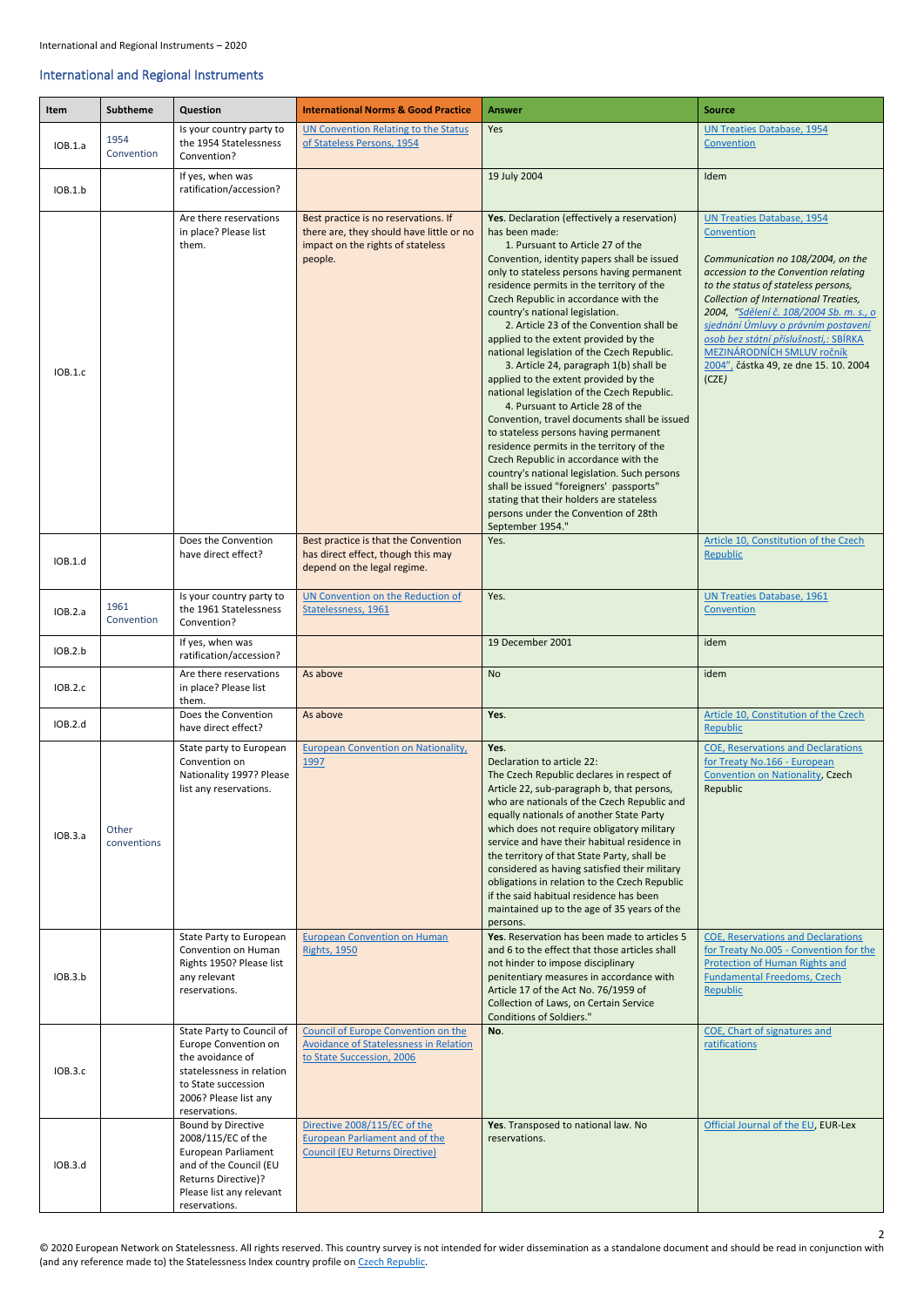|                | State Party to                | Convention on the Rights of the Child       | Yes.                                          | UNTC, Convention on the Rights of the       |
|----------------|-------------------------------|---------------------------------------------|-----------------------------------------------|---------------------------------------------|
|                | Convention on the             | 1989                                        | No reservations, but Declaration to article 7 | Child                                       |
|                | Rights of the Child           |                                             | $(1)$ :                                       |                                             |
|                | 1989? Please list any         |                                             | "In cases of irrevocable adoptions, which are |                                             |
|                | relevant reservations.        |                                             | based on the principle of anonymity of such   |                                             |
|                |                               |                                             | adoptions, and of artificial fertilization,   |                                             |
|                |                               |                                             | where the physician charged with the          |                                             |
| IOB.3.e        |                               |                                             | operation is required to ensure that the      |                                             |
|                |                               |                                             | husband and wife on one hand and the          |                                             |
|                |                               |                                             | donor on the other hand remain unknown to     |                                             |
|                |                               |                                             | each other, the non-communication of a        |                                             |
|                |                               |                                             | natural parent's name or natural parents'     |                                             |
|                |                               |                                             | names to the child is not in contradiction    |                                             |
|                |                               |                                             | with this provision."                         |                                             |
|                | State Party to                | <b>International Covenant on Civil and</b>  | Yes. No relevant declarations and no          | <b>UNTC, ICCPR</b>                          |
|                | <b>International Covenant</b> | <b>Political Rights 1966</b>                | reservations.                                 |                                             |
|                | on Civil and Political        |                                             |                                               |                                             |
| IOB.3.f        | Rights 1966? Please list      |                                             |                                               |                                             |
|                | any relevant                  |                                             |                                               |                                             |
|                | reservations.                 |                                             |                                               |                                             |
|                | State Party to                | International Covenant on Economic,         | Yes. No reservations.                         | <b>UNTC, International Covenant on</b>      |
|                | <b>International Covenant</b> | Social and Cultural Rights 1966             |                                               | <b>Economic, Social and Cultural Rights</b> |
| IOB.3.g        | on Economic, Social and       |                                             |                                               |                                             |
|                | Cultural Rights 1966?         |                                             |                                               |                                             |
|                | Please list any relevant      |                                             |                                               |                                             |
|                | reservations.                 |                                             |                                               |                                             |
|                | State Party to                | Convention on the Elimination of all        | Yes. No reservations.                         | <b>UNTC, CEDAW</b>                          |
|                | Convention on the             | <b>Forms of Discrimination Against</b>      |                                               |                                             |
|                | Elimination of all Forms      | <b>Women 1979</b>                           |                                               |                                             |
| IOB.3.h        | of Discrimination             | Gen. Rec. 32 on the gender-related          |                                               |                                             |
|                | Against Women 1979?           | dimensions of refugee status, asylum,       |                                               |                                             |
|                | Please list any relevant      | nationality and statelessness.              |                                               |                                             |
|                | reservations.                 |                                             |                                               |                                             |
|                | State Party to                | <b>Convention against Torture and Other</b> | Yes. No reservations.                         | <b>UNTC, Convention against Torture and</b> |
|                | Convention against            | Cruel, Inhuman or Degrading                 |                                               | Other Cruel, Inhuman or Degrading           |
|                | Torture and Other Cruel,      | <b>Treatment or Punishment 1984</b>         |                                               | <b>Treatment or Punishment</b>              |
|                | Inhuman or Degrading          |                                             |                                               |                                             |
| IOB.3.i        | Treatment or                  |                                             |                                               |                                             |
|                | Punishment 1984?              |                                             |                                               |                                             |
|                | Please list any relevant      |                                             |                                               |                                             |
|                | reservations.                 |                                             |                                               |                                             |
|                | State Party to                | <b>International Convention on the</b>      | Yes. No reservations.                         | <b>UNTC, CERD</b>                           |
|                | International                 | <b>Elimination of All Forms of Racial</b>   |                                               |                                             |
|                | Convention on the             | <b>Discrimination 1965</b>                  |                                               |                                             |
| IOB.3.j        | Elimination of All Forms      |                                             |                                               |                                             |
|                | of Racial Discrimination      |                                             |                                               |                                             |
|                | 1966? Please list any         |                                             |                                               |                                             |
|                | relevant reservations.        |                                             |                                               |                                             |
|                | State Party to the            | International Convention on the             | No.                                           | <b>UNTC, International Convention on</b>    |
|                | International                 | Protection of the Rights of all Migrant     |                                               | the Protection of the Rights of all         |
|                | Convention on the             | <b>Workers and Members of their</b>         |                                               | <b>Migrant Workers and Members of</b>       |
|                | Protection of the Rights      | Families 1990                               |                                               | their Families                              |
| <b>IOB.3.k</b> | of all Migrant Workers        |                                             |                                               |                                             |
|                | and Members of their          |                                             |                                               |                                             |
|                | Families 1990? Please         |                                             |                                               |                                             |
|                | list any relevant             |                                             |                                               |                                             |
|                | reservations.                 |                                             |                                               |                                             |
|                | State Party to the            | <b>Convention on the Rights of Persons</b>  | Yes.                                          | <b>UNCT, Convention on the Rights of</b>    |
|                | Convention on the             | with Disabilities 2006                      |                                               | <b>Persons with Disabilities</b>            |
| IOB.3.I        | Rights of Persons with        |                                             |                                               |                                             |
|                | Disabilities 2006? Please     |                                             |                                               |                                             |
|                | list any relevant             |                                             |                                               |                                             |
|                | reservations.                 |                                             |                                               |                                             |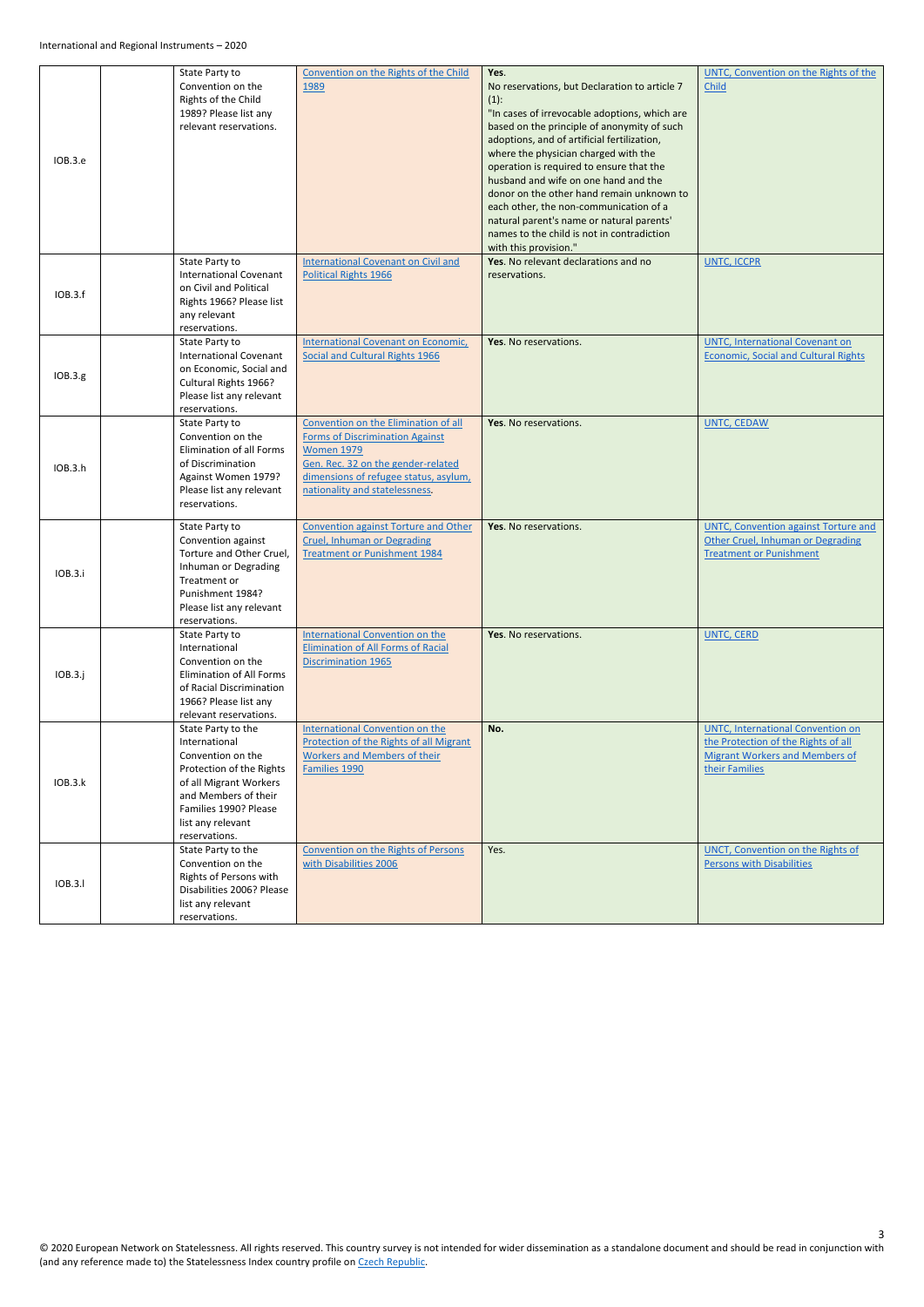4

## <span id="page-3-0"></span>Stateless Population Data

<span id="page-3-1"></span>

| Item    | <b>Subtheme</b>             | Question                                                                                                                                                                                                                                                                               | <b>International Norms &amp; Good Practice</b>                                                                                                                                                                                                                                                                                                                                                                                                                                                                                                                                                                                               | <b>Answer</b>                                                                                                                                                                                                                                                                                                                                                                                                                                                                                                                                                                                                                                                                                                                                                                                                                                                                                                                                                                                              | <b>Source</b>                                                                                                                                                                                                                                                                                                                                                                                                                                             |
|---------|-----------------------------|----------------------------------------------------------------------------------------------------------------------------------------------------------------------------------------------------------------------------------------------------------------------------------------|----------------------------------------------------------------------------------------------------------------------------------------------------------------------------------------------------------------------------------------------------------------------------------------------------------------------------------------------------------------------------------------------------------------------------------------------------------------------------------------------------------------------------------------------------------------------------------------------------------------------------------------------|------------------------------------------------------------------------------------------------------------------------------------------------------------------------------------------------------------------------------------------------------------------------------------------------------------------------------------------------------------------------------------------------------------------------------------------------------------------------------------------------------------------------------------------------------------------------------------------------------------------------------------------------------------------------------------------------------------------------------------------------------------------------------------------------------------------------------------------------------------------------------------------------------------------------------------------------------------------------------------------------------------|-----------------------------------------------------------------------------------------------------------------------------------------------------------------------------------------------------------------------------------------------------------------------------------------------------------------------------------------------------------------------------------------------------------------------------------------------------------|
| POP.1.a | Availability<br>and sources | Does the Government<br>have a 'stateless'<br>category in its data<br>collection systems (e.g.<br>census)? Please list<br>available figures for the<br>total stateless<br>population on the<br>territory and describe<br>how data is<br>disaggregated (e.g. by<br>sex, age, residence). | Gen. Rec. 32, CEDAW: States parties<br>should gather, analyse and make<br>available sex-disaggregated statistical<br>data and trends.<br>Council of the European Union (2015):<br>Recognise the importance of<br>exchanging good practices among<br>Member States concerning the<br>collection of reliable data on stateless<br>persons as well as the procedures for<br>determining statelessness.<br>UNHCR (2014): Improve quantitative<br>and qualitative data on stateless<br>populations.<br>Institute on Statelessness and<br>Inclusion (2014): States should<br>strengthen measures to count<br>stateless persons on their territory. | Yes.<br><b>Population census from 2011:</b><br>Category "no citizenship": 1502 people<br>But also category: "not identified": 60208<br>people (also disaggregated by sex).<br>The Czech Statistical office and the Ministry<br>of the Interior collection data on foreigners in<br>the Czech Republic. Data is disaggregated by<br>nationality, sex, age and by residence. It is<br>published annually.<br>New population census to be done in 2021.<br><b>Numbers of the Czech Statistical Office</b><br>(Annual census):<br>Category: Stateless + Not identified + Other:<br>up to December 2018, there were 770<br>Numbers of the Ministry of the Interior:<br>Statistics on number of stateless persons<br>having legal residence on the Czech territory<br>(disaggregated by type of residence and by<br>sex), published every month.<br>Up to 31 August 2020, there were:<br>- 89 stateless persons with temporary<br>residence permit<br>- 406 stateless persons with permanent<br>residence permit | <b>Czech Statistical Office, Population</b><br>census, Population by sex, type of<br>residence, citizenship, housing<br>arrangements, ethnicity and religious<br>belief, 2011 (CZE,ENG)<br><b>Czech Statistical Office, Foreigners in</b><br>the Czech Republic (Annual Report),<br>2019 - data up to December 2018,<br>CZE, ENG)<br>Ministry of the Interior of the Czech<br>Republic, Statistics, Foreigners with<br>valid residence, August 2020 (CZE) |
| POP.1.b |                             | Do government<br>authorities define data<br>categories that may<br>overlap (e.g. unknown<br>nationality) or where<br>stateless people might<br>be more highly<br>represented (e.g.<br>Palestinian)? Please<br>explain and provide any<br>available figures.                            | As above                                                                                                                                                                                                                                                                                                                                                                                                                                                                                                                                                                                                                                     | <b>Statistics of Ministry of the Interior:</b><br>"Citizenship unknown or non-identified"<br>(XXX): 33 persons up to August 2020<br>"Palestinians": 187 up to August 2020<br><b>Numbers of the Czech Statistical Office</b><br>(Annual census):<br>Category: Stateless + Not identified + Other:<br>up to 31.12.2018, there were 770<br>"Palestine": 195 up to 31.12.2018                                                                                                                                                                                                                                                                                                                                                                                                                                                                                                                                                                                                                                  | Ministry of the Interior of the Czech<br>Republic, Statistics, Foreigners with<br>valid residence, August 2020 (CZE)<br><b>Czech Statistical Office, Foreigners in</b><br>the Czech Republic (Annual Report),<br>2019 - data up to 31.12. 2018(CZE,<br>ENG)                                                                                                                                                                                               |
| POP.1.c |                             | What is UNHCR's<br>estimate for the<br>stateless/at risk of<br>statelessness population<br>and what is the source<br>for this estimate?                                                                                                                                                | As above                                                                                                                                                                                                                                                                                                                                                                                                                                                                                                                                                                                                                                     | UNHCR provides the qualified estimate of<br>around 1500 stateless persons living in the<br>Czech Republic.                                                                                                                                                                                                                                                                                                                                                                                                                                                                                                                                                                                                                                                                                                                                                                                                                                                                                                 | UNHCR, Faces of Statelessness in the<br>Czech Republic, December 2020                                                                                                                                                                                                                                                                                                                                                                                     |
| POP.1.d |                             | Have there been any<br>surveys or mapping<br>studies to estimate the<br>stateless population in<br>the country?                                                                                                                                                                        | As above                                                                                                                                                                                                                                                                                                                                                                                                                                                                                                                                                                                                                                     | The first mapping study on statelessness was<br>conducted by UNHCR in 2018 and published<br>in December 2020.                                                                                                                                                                                                                                                                                                                                                                                                                                                                                                                                                                                                                                                                                                                                                                                                                                                                                              | <b>UNHCR, Faces of Statelessness in the</b><br>Czech Republic, December 2020                                                                                                                                                                                                                                                                                                                                                                              |
| POP.1.e |                             | Are there any other<br>sources of estimates for<br>the stateless population<br>not covered by the<br>above? Please list<br>sources and figures.                                                                                                                                        | As above                                                                                                                                                                                                                                                                                                                                                                                                                                                                                                                                                                                                                                     | No.                                                                                                                                                                                                                                                                                                                                                                                                                                                                                                                                                                                                                                                                                                                                                                                                                                                                                                                                                                                                        |                                                                                                                                                                                                                                                                                                                                                                                                                                                           |
| POP.1.f |                             | Are there issues with the<br>reliability of data or<br>indications that the<br>stateless population may<br>be over/under reported?<br>If yes, please describe.                                                                                                                         | As above                                                                                                                                                                                                                                                                                                                                                                                                                                                                                                                                                                                                                                     | Figures are only for those that have legal<br>residence. However, even these data are<br>incomplete and scattered in various<br>registries, which blurs the overall picture of<br>the precise number of legally residing<br>stateless persons. Persons without any legal<br>status are estimated in an annual survey of<br>the Ministry of the Interior and the<br>Immigration Police also counts the number of<br>known irregular migrants (which is however<br>only a fragment of the whole number).                                                                                                                                                                                                                                                                                                                                                                                                                                                                                                     | <b>Trimestrial Report on migration,</b><br>Ministry of the Interior, Second<br>trimester of 2020<br>UNHCR, Faces of Statelessness in the<br>Czech Republic, December 2020<br><b>Czech Statistical Office, Foreigners in</b><br>the Czech Republic (Annual Report),<br>2019 - data up to 31.12. 2018(CZE,<br>ENG)                                                                                                                                          |
| POP.1.g |                             | Please provide any<br>available figures for<br>stateless refugees<br>and/or asylum-seekers<br>and clarify if the<br>Government also counts<br>these groups in figures<br>for the stateless<br>population (i.e. to avoid<br>under/over-reporting).                                      | As above                                                                                                                                                                                                                                                                                                                                                                                                                                                                                                                                                                                                                                     | Ministry of the Interior provides annual and<br>monthly statistical overview of asylum-<br>seekers in the Czech Republic, also<br>disaggregated by nationality. Persons with<br>granted refugee status are counted<br>separately. In 2018, there were 20<br>international protection applications initiated<br>by stateless persons. Among those, 18<br>decisions were rendered, in 1 case asylum<br>was granted and in 7 subsidiary protection<br>was granted.<br>Census of refugees according to their country<br>of origin but there also other groups (people                                                                                                                                                                                                                                                                                                                                                                                                                                          | Ministry of the Interior of the Czech<br>Republic, International Protection in<br>the Czech Republic, annual statistical<br>overview, 2019 (also available in<br>English)<br>Czech Statistical Office, Foreigners in<br>the Czech Republic (Annual Report),<br>2019 - data up to 31.12. 2018(CZE,<br>ENG)                                                                                                                                                 |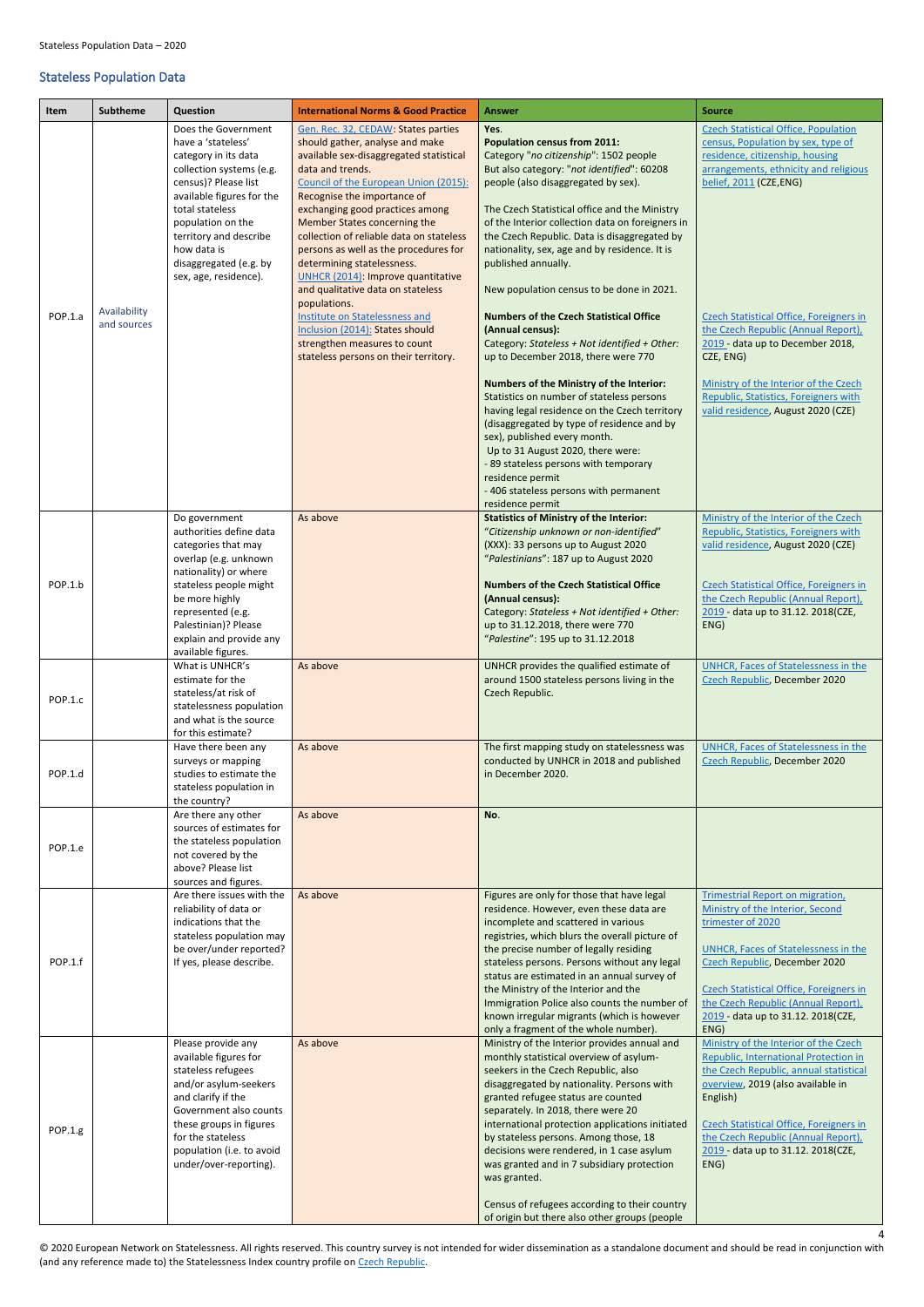<span id="page-4-0"></span>

|         |                                   |                                                                                                                                                                |                                                      | that already came to the Czech Republic with<br>a granted status):<br>"Convention refugee status": 16 up to April<br>2019<br>"Refugee - others": 1 person up to April 2019<br>The census of the Czech statistical office and<br>of the Ministry of interior correspond.                                                                                                                                                                                                                                                          |                                                                                                                                                                    |
|---------|-----------------------------------|----------------------------------------------------------------------------------------------------------------------------------------------------------------|------------------------------------------------------|----------------------------------------------------------------------------------------------------------------------------------------------------------------------------------------------------------------------------------------------------------------------------------------------------------------------------------------------------------------------------------------------------------------------------------------------------------------------------------------------------------------------------------|--------------------------------------------------------------------------------------------------------------------------------------------------------------------|
| POP.2.a | Stateless in<br>detention<br>data | Does the Government<br>record and publish<br>figures on stateless<br>people held in<br>immigration detention?<br>If yes, please provide.                       | As above and see also norms in<br>Detention section. | The Refugee Facilities Administration that<br>manages detention facilities has its internal<br>census of foreigners disaggregated by<br>nationality, sex, age and status (asylum<br>seeker or not). The Immigration Police also<br>records detention decisions, disaggregated by<br>nationality, including a category 'stateless<br>person', but these are only internal statistics<br>and are not published. Following a freedom<br>of information request, it was disclosed that<br>no stateless people were detained in 2020. | Refugee Facilities Administration of<br>the Ministry of the Interior, "Správa<br>uprchlických zařízení"<br>Freedom of Information Request by<br>OPU to Government. |
| POP.2.b |                                   | Does the Government<br>record and publish<br>figures on people<br>released from<br>immigration detention<br>due to un-removability?<br>If yes, please provide. | As above                                             | No.                                                                                                                                                                                                                                                                                                                                                                                                                                                                                                                              | OPU                                                                                                                                                                |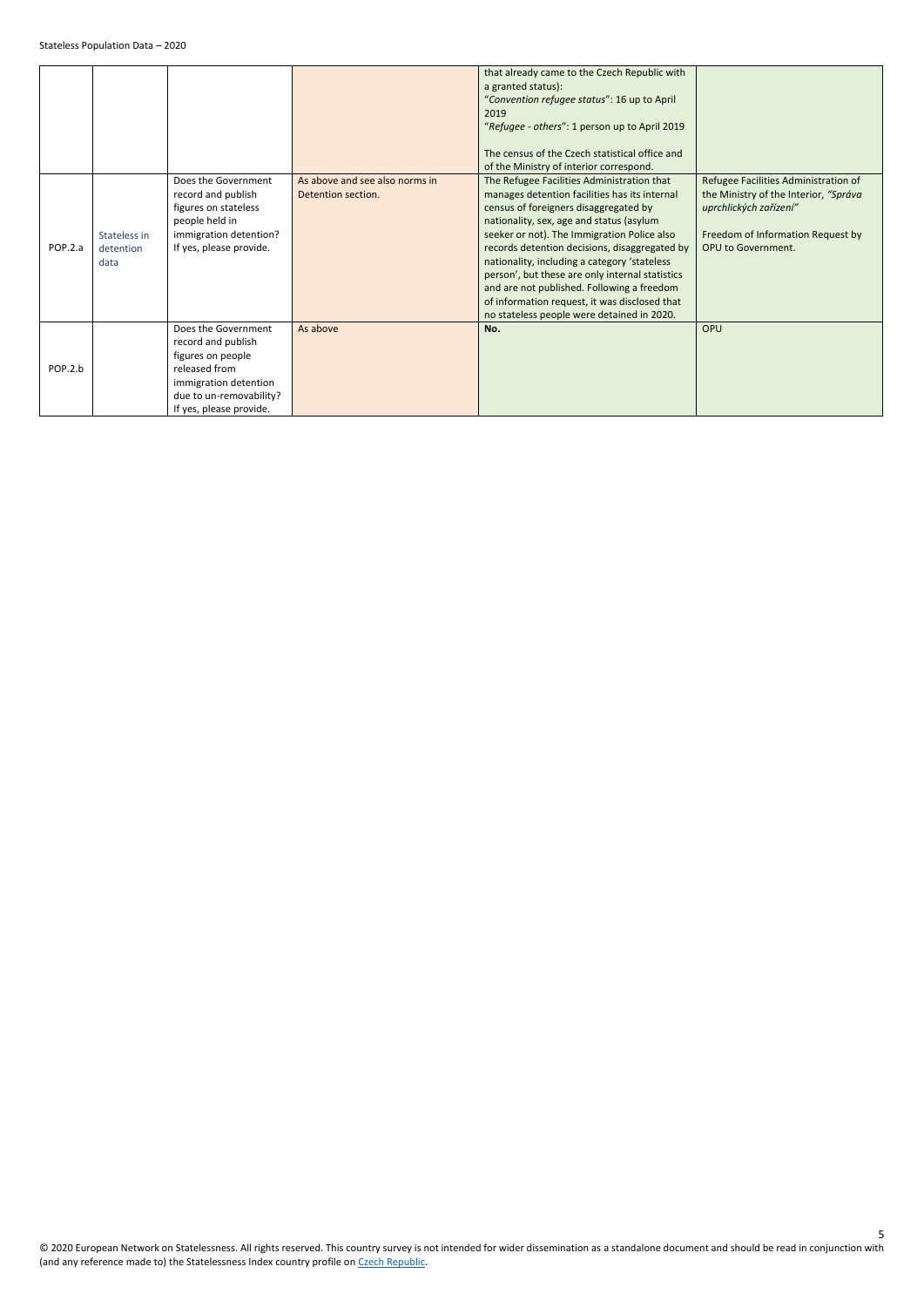6

### <span id="page-5-0"></span>Statelessness Determination and Status

<span id="page-5-3"></span><span id="page-5-2"></span><span id="page-5-1"></span>

| Item    | <b>Subtheme</b>                           | <b>Question</b>                                                                                                                                                                                                                                                                                                                                                                                                                                                                                                                                                                                                                                                                                                                                                                                                                                                                                                                                                                                                               | <b>International Norms &amp; Good Practice</b>                                                                                                                                                                                                                                                                                                                                                                                                 | <b>Answer</b>                                                                                                                                                                                                                                                                                                                                                                                                            | <b>Source</b>                                                                                                                                                                                        |
|---------|-------------------------------------------|-------------------------------------------------------------------------------------------------------------------------------------------------------------------------------------------------------------------------------------------------------------------------------------------------------------------------------------------------------------------------------------------------------------------------------------------------------------------------------------------------------------------------------------------------------------------------------------------------------------------------------------------------------------------------------------------------------------------------------------------------------------------------------------------------------------------------------------------------------------------------------------------------------------------------------------------------------------------------------------------------------------------------------|------------------------------------------------------------------------------------------------------------------------------------------------------------------------------------------------------------------------------------------------------------------------------------------------------------------------------------------------------------------------------------------------------------------------------------------------|--------------------------------------------------------------------------------------------------------------------------------------------------------------------------------------------------------------------------------------------------------------------------------------------------------------------------------------------------------------------------------------------------------------------------|------------------------------------------------------------------------------------------------------------------------------------------------------------------------------------------------------|
| SDS.1.a | Definition of<br>a stateless<br>person    | Is there a definition of a<br>stateless person in<br>national law? Do the<br>definition and exclusion<br>provisions align with the<br>1954 Convention?<br>Please provide details.                                                                                                                                                                                                                                                                                                                                                                                                                                                                                                                                                                                                                                                                                                                                                                                                                                             | <b>UN Convention Relating to the Status</b><br>of Stateless Persons, 1954: Articles<br>$1(1)$ & $1(2)$ .                                                                                                                                                                                                                                                                                                                                       | No. There is no definition of stateless person<br>in national law.<br>Mention of stateless persons is made in<br>several national acts - Asylum Act, Citizenship<br>Act etc.                                                                                                                                                                                                                                             | Asylum act (available in English of the<br>official website of Ministry of the<br>Interior)<br>Czech Citizenship act (available in<br>English on the official website of<br>Ministry of the Interior |
| SDS.1.b | <b>Training</b>                           | Is there training to<br>inform different<br>government bodies<br>about statelessness? If<br>yes, please provide<br>details (e.g. who<br>provides training to<br>whom/how often?)                                                                                                                                                                                                                                                                                                                                                                                                                                                                                                                                                                                                                                                                                                                                                                                                                                              | <b>UNHCR Executive Committee (2006):</b><br><b>Requests UNHCR to actively</b><br>disseminate information and, where<br>appropriate, train government<br>counterparts on appropriate<br>mechanisms for identifying, recording,<br>and granting a status to stateless<br>persons.                                                                                                                                                                | Currently there is no formal training on<br>statelessness provided by the Government to<br>competent authorities.<br>Two trainings were organised by OPU in<br>cooperation with ENS in October 2020. The<br>first was aimed at social workers and<br>practitioners working with migrants and the<br>second for lawyers and attorneys.<br>Participants included representatives both<br>from state institutions and NGOs. | OPU                                                                                                                                                                                                  |
| SDS.1.c |                                           | Is there training for<br>judges and lawyers on<br>statelessness? If yes,<br>please provide details<br>(e.g. provider,<br>frequency).                                                                                                                                                                                                                                                                                                                                                                                                                                                                                                                                                                                                                                                                                                                                                                                                                                                                                          | UNHCR (2016): Officials who may be in<br>contact with stateless persons need to<br>be trained to identify potential<br>applicants for stateless status and<br>refer them to appropriate channels.<br>UNHCR (2010): It is recommended<br>that States provide specialised training<br>on nationality laws and practices,<br>international standards and<br>statelessness to officials responsible<br>for making statelessness<br>determinations. | As above. In addition, there were two<br>trainings organised in 2016 and 2017 by<br>UNHCR in cooperation with the Czech<br>Ombudsperson's Office on statelessness.<br>These focused mainly on lawyers providing<br>free legal aid to migrants in the Czech<br>Republic. Currently there is no training for<br>judges or lawyers on statelessness.                                                                        | <b>UNHCR</b><br>Czech Ombudsperson's Office<br>OPU                                                                                                                                                   |
| SDS.1.d | Existence of a<br>dedicated<br><b>SDP</b> | Which of the following<br>best describes the<br>situation in your<br>country? Choose only<br>one and then proceed<br>to question indicated.<br>1. There is a dedicated<br>statelessness<br>determination<br>procedure (SDP)<br>established in law,<br>administrative guidance,<br>or judicial procedure,<br>leading to a dedicated<br>stateless status (proceed<br>to Question 2a).<br>2. There is no dedicated<br>SDP leading to a<br>dedicated stateless<br>status, but there are<br>other procedures in<br>which statelessness can<br>be identified (e.g. partial<br>SDPs with no<br>status/rights attached,<br>residence permit or<br>naturalisation<br>applications, refugee<br>status determination, ad<br>hoc procedures, etc.), or<br>other routes through<br>which stateless people<br>could regularise their<br>stay and/or access their<br>rights (proceed to<br>Question 10a).<br>3. There is a dedicated<br>stateless status but no<br>formal procedure for<br>determining this<br>(proceed to Question<br>16a). | UNHCR (2014) : It is implicit in the<br>1954 Convention that States must<br>identify stateless persons to provide<br>them appropriate treatment to comply<br>with their Convention commitments.<br>UNHCR (2016): Establishing a<br>statelessness determination<br>procedure is the most efficient means<br>for States Parties to identify<br>beneficiaries of the Convention.                                                                  | 2.                                                                                                                                                                                                                                                                                                                                                                                                                       |                                                                                                                                                                                                      |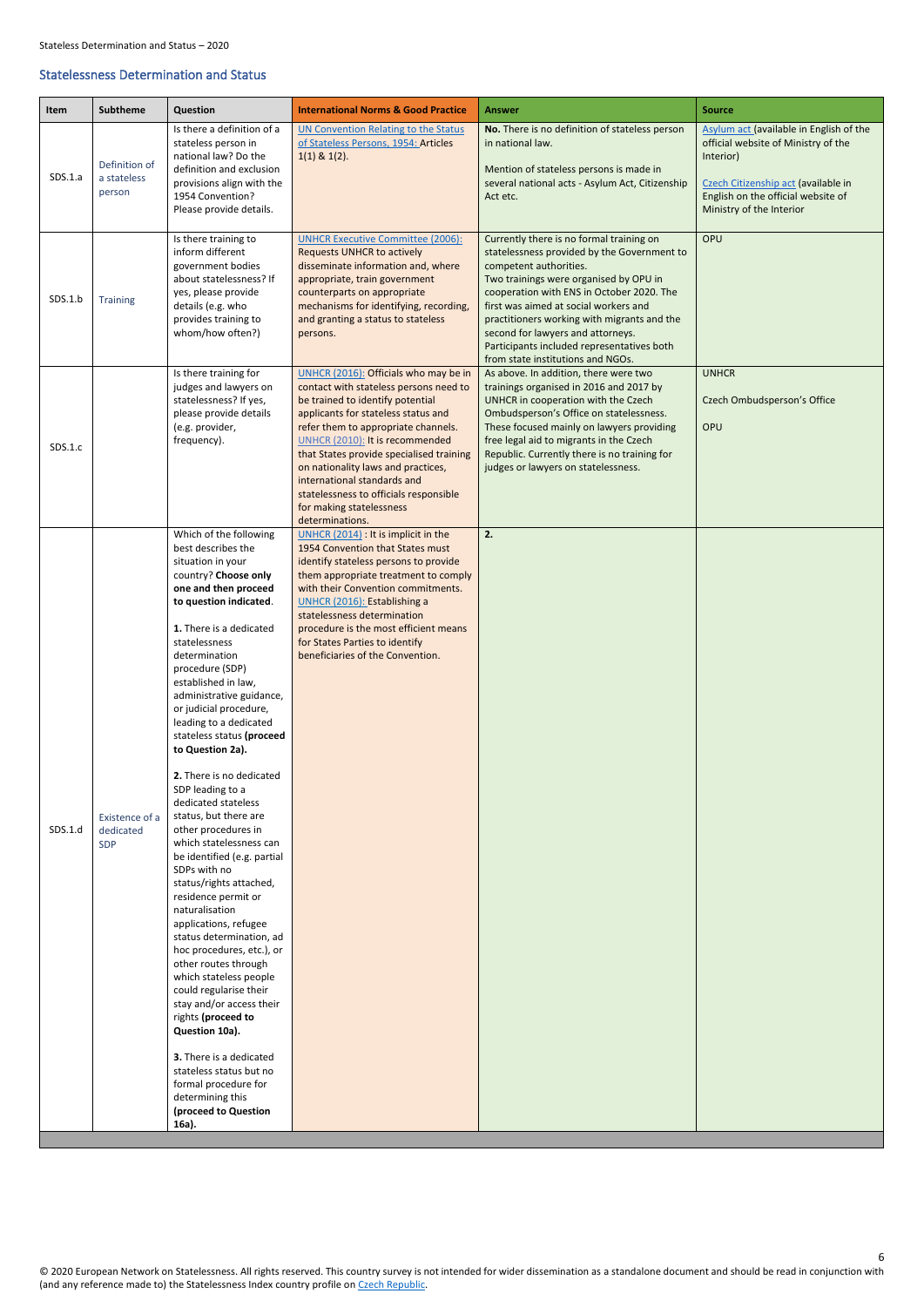<span id="page-6-1"></span><span id="page-6-0"></span>

| SDS.10.a | Procedures in<br>which<br>statelessness<br>can be<br>identified<br>and other<br>routes to<br>regularisation<br>(Group 2) | If there is no dedicated<br>SDP leading to a<br>stateless status, are<br>there any procedures in<br>which statelessness can<br>be identified (e.g. partial<br>SDPs with no<br>status/rights attached,<br>residence permit or<br>naturalisation<br>applications, refugee<br>status determination, ad<br>hoc procedures, etc.)?<br>If yes, please state the<br>relevant procedures and<br>then proceed to<br>question 11a.<br>If no, proceed to<br>question 10b. | ENS (2013): For SDPs to be effective,<br>the determination must be a specific<br>objective of the mechanism in<br>question, though not necessarily the<br>only one.<br>Hoti v. Croatia ECtHR (2018): [the<br>State has a] positive obligation to<br>provide an effective and accessible<br>procedure or a combination of<br>procedures enabling the applicant to<br>have the issues of [their] further stay<br>and status determined. | The Asylum Act provides in Section 8 d) that<br>the Ministry d) decides on applications made<br>according to the 1954 Convention. However,<br>this is the only mention of this application in<br>the Asylum act and the procedure is not<br>further regulated.<br>The explanatory memorandum to the<br>amendment of Asylum Act from 2015<br>(314/2015 Sb.) states that: given the low<br>number of these applications, there is no<br>need to create a special procedure and that<br>for purposes of applications based on this<br>convention, mechanisms of proceedings on<br>international protection applications will be<br>used.                                                                                                                                                                                                                                                                                                                                                                                                                                                                                                                                                                                                                                                                                                                                                                                                                                              | Asylum Act no. 325/1999 Sb. (also<br>available in ENG)<br><b>Explanatory Memorandum to</b><br>amendment to Asylum Act no.<br>314/2015 Sb. |
|----------|--------------------------------------------------------------------------------------------------------------------------|----------------------------------------------------------------------------------------------------------------------------------------------------------------------------------------------------------------------------------------------------------------------------------------------------------------------------------------------------------------------------------------------------------------------------------------------------------------|---------------------------------------------------------------------------------------------------------------------------------------------------------------------------------------------------------------------------------------------------------------------------------------------------------------------------------------------------------------------------------------------------------------------------------------|------------------------------------------------------------------------------------------------------------------------------------------------------------------------------------------------------------------------------------------------------------------------------------------------------------------------------------------------------------------------------------------------------------------------------------------------------------------------------------------------------------------------------------------------------------------------------------------------------------------------------------------------------------------------------------------------------------------------------------------------------------------------------------------------------------------------------------------------------------------------------------------------------------------------------------------------------------------------------------------------------------------------------------------------------------------------------------------------------------------------------------------------------------------------------------------------------------------------------------------------------------------------------------------------------------------------------------------------------------------------------------------------------------------------------------------------------------------------------------|-------------------------------------------------------------------------------------------------------------------------------------------|
| SDS.10.b |                                                                                                                          | Are there any other<br>routes through which<br>stateless people could<br>regularise their stay<br>and/or access their<br>rights without their<br>statelessness being<br>identified or<br>determined?<br>If yes, please describe<br>these and then proceed<br>to question 14a.<br>If no, proceed to<br>question 15a.                                                                                                                                            | <b>UN Convention Relating to the Status</b><br>of Stateless Persons, 1954<br>UNHCR (2014): It is implicit in the 1954<br>Convention that States must identify<br>stateless persons to provide them<br>appropriate treatment to comply with<br>their Convention commitments.                                                                                                                                                           | No.                                                                                                                                                                                                                                                                                                                                                                                                                                                                                                                                                                                                                                                                                                                                                                                                                                                                                                                                                                                                                                                                                                                                                                                                                                                                                                                                                                                                                                                                                |                                                                                                                                           |
| SDS.11.a | Access to<br>procedures<br>(Group 2)                                                                                     | Please provide details on<br>how statelessness may<br>be identified in other<br>procedures.                                                                                                                                                                                                                                                                                                                                                                    | <b>UNHCR (2016): Efficient referral</b><br>mechanisms should be established,<br>while officials who may be in contact<br>with stateless persons need to be<br>trained to identify potential applicants<br>for statelessness status and refer them<br>to appropriate channels.                                                                                                                                                         | The Ministry is competent to decide on these<br>applications based on Section 8 d) of the<br>Asylum Act. However, even though<br>applications have been made since 2016, the<br>Ministry has started to act and decide on<br>them only since January 2019.<br>Since January 2019, if the statelessness of the<br>applicant has been determined by the<br>Ministry, the applicant is delivered a<br>certificate stating their statelessness under<br>the Convention. However, the certificate is<br>only a proof of statelessness of the applicant -<br>it only tolerates them on the Czech territory<br>without any other rights. The ministry has<br>been refusing to grant SDP applicants a<br>proper legal status.<br>However, the Supreme Administrative Court<br>decided in March 2019 that the procedure<br>under Section 8 d) of the Asylum Act should<br>be analogous to the refugee determination<br>procedure, which means that the legal status<br>of applicants during the proceeding should be<br>the same as of asylum seekers. The court<br>relied on the explanatory memorandum to<br>the Asylum Act and also to general<br>considerations of safeguarding basic human<br>rights of applicants and avoiding their legal<br>limbo.<br>The procedure should be foreseeable, and<br>rules should apply to the Ministry in order to<br>avoid legal limbo - such as rules regarding<br>deadlines for decisions, but also status of<br>persons during the procedure etc. | OPU<br><b>Supreme Administrative Court</b><br>(Nejvyšší správní soud) case no. 4 Azs<br>365/2018-74 from 12 March 2019                    |
| SDS.11.b |                                                                                                                          | Are there obligations in<br>law on authorities to<br>consider a claim of<br>statelessness made<br>within another<br>procedure?                                                                                                                                                                                                                                                                                                                                 | UNHCR (2016): Access to the<br>procedure must be guaranteed.                                                                                                                                                                                                                                                                                                                                                                          | Not specified in Czech legislation, the only<br>provision of these claims is Section 8 d) of the<br>Asylum Act.                                                                                                                                                                                                                                                                                                                                                                                                                                                                                                                                                                                                                                                                                                                                                                                                                                                                                                                                                                                                                                                                                                                                                                                                                                                                                                                                                                    | <b>Asylum Act (ENG)</b>                                                                                                                   |
| SDS.11.c |                                                                                                                          | Are there clear,<br>accessible instructions<br>for stateless people on<br>how to claim their rights<br>under the 1954<br>Convention and/or be<br>identified as stateless?                                                                                                                                                                                                                                                                                      | UNHCR (2014): For procedures to be<br>fair and efficient, access must be<br>ensured (dissemination of info,<br>targeted info campaigns, counselling<br>on the procedures, etc.).<br>UNHCR (2016): Information on the<br>procedure and counselling services<br>must be available to potential<br>applicants in a language they<br>understand.<br>UN Convention Relating to the Status<br>of Stateless Persons, 1954                    | Not specified. Not a clear procedure<br>established by law.                                                                                                                                                                                                                                                                                                                                                                                                                                                                                                                                                                                                                                                                                                                                                                                                                                                                                                                                                                                                                                                                                                                                                                                                                                                                                                                                                                                                                        | <b>Asylum Act</b>                                                                                                                         |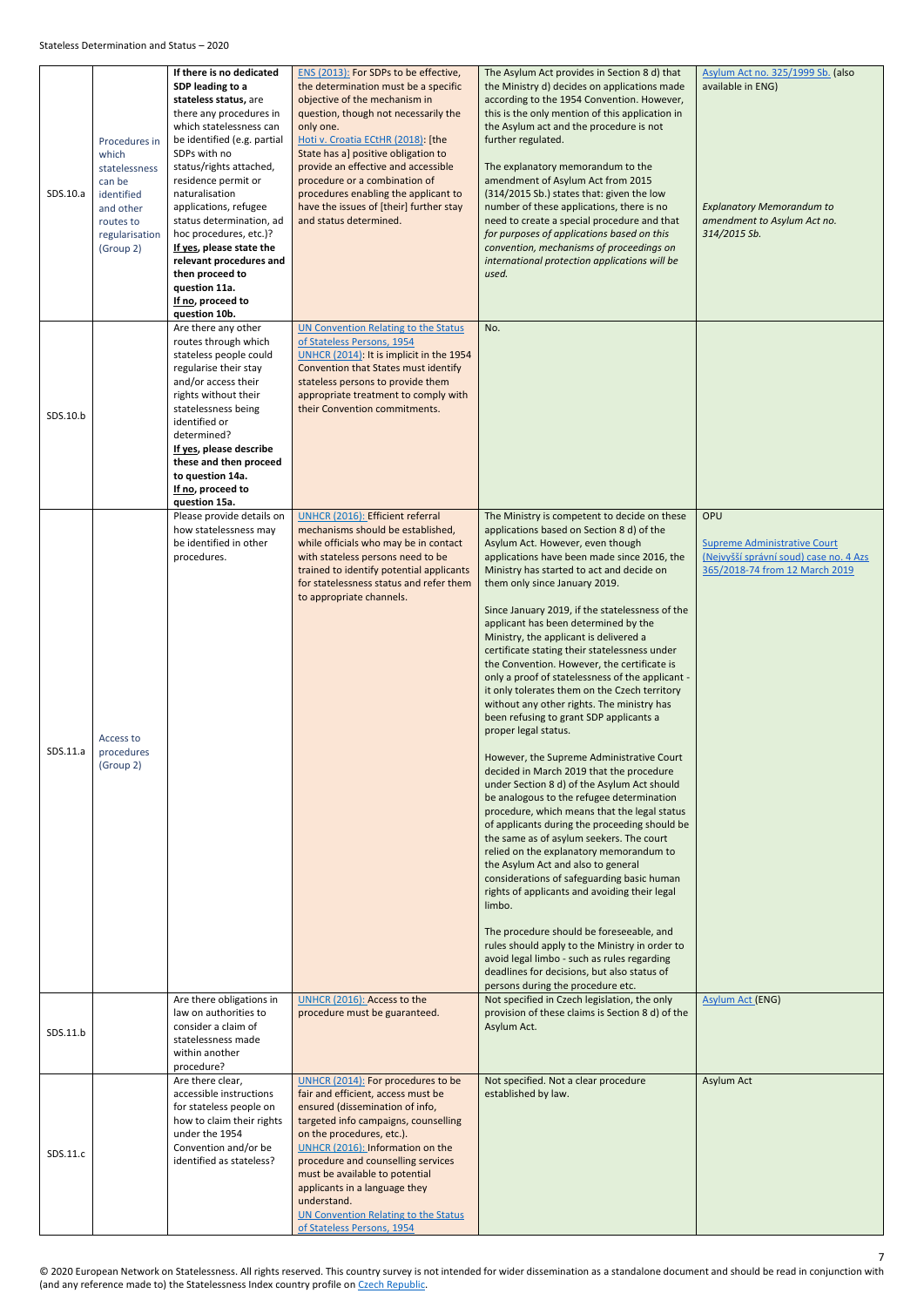<span id="page-7-1"></span><span id="page-7-0"></span>

| SDS.11.d |                                       | Is the examination<br>and/or identification of<br>statelessness conducted<br>by a centralised body<br>with relevant expertise?<br>Please note the<br>competent authority<br>and evaluate<br>appropriateness to<br>national context. | UNHCR (2014) : States may choose<br>between a centralised procedure or<br>one that is conducted by local<br>authorities. Centralised procedures<br>are preferable as they are more likely<br>to develop the necessary expertise.<br>UNHCR (2016): It is important that<br>examiners develop expertise while<br>ensuring that the procedures are<br>accessible.                                                                                                                                                                                                                                                                                                                                                     | The competent body is the Ministry of the<br>Interior, the Department of Asylum and<br>Migration policy (the same body that decides<br>on asylum applications).                                                                                     | Section 8 d) of Asylum Act                                           |
|----------|---------------------------------------|-------------------------------------------------------------------------------------------------------------------------------------------------------------------------------------------------------------------------------------|--------------------------------------------------------------------------------------------------------------------------------------------------------------------------------------------------------------------------------------------------------------------------------------------------------------------------------------------------------------------------------------------------------------------------------------------------------------------------------------------------------------------------------------------------------------------------------------------------------------------------------------------------------------------------------------------------------------------|-----------------------------------------------------------------------------------------------------------------------------------------------------------------------------------------------------------------------------------------------------|----------------------------------------------------------------------|
| SDS.11.e |                                       | Is there cooperation<br>between agencies that<br>may have contact with<br>stateless people?                                                                                                                                         | <b>UNHCR (2016): Cooperation between</b><br>actors working on statelessness and<br>the various government agencies<br>involved in determining statelessness<br>is good practice.                                                                                                                                                                                                                                                                                                                                                                                                                                                                                                                                   | UNHCR or Ombudsperson sometimes refer<br>cases to OPU. No official cooperation.                                                                                                                                                                     | OPU                                                                  |
| SDS.12.a | Assessment<br>(Group 2)               | Who has the burden of<br>proof when determining<br>or identifying<br>statelessness (in law and<br>practice)?                                                                                                                        | UNHCR (2014): The burden of proof is<br>in principle shared (both applicant and<br>examiner must cooperate to obtain<br>evidence and establish the facts).<br>UNHCR (2016): SDPs must take into<br>consideration the difficulties inherent<br>in proving statelessness.<br><b>UNHCR Expert Meeting (2010):</b><br>Individuals must cooperate to<br>establish relevant facts. The burden<br>should shift to the State if an<br>individual can demonstrate they are<br>not a national, on the basis of<br>reasonably available evidence.<br>Hoti v. Croatia ECtHR (2018): State has<br>responsibility to at least share the<br>burden of proof with the applicant<br>when establishing the fact of<br>statelessness. | The burden of proof is in principle shared<br>according to the Asylum Act (interpretation<br>by analogy to the refugee determination<br>procedure according to the Asylum Act) but<br>in practice, more activity is required from the<br>applicant. | Asylum Act<br>OPU                                                    |
| SDS.12.b |                                       | What is the standard of<br>proof to evidence<br>statelessness?                                                                                                                                                                      | UNHCR (2014): States are advised to<br>adopt the same standard of proof as in<br>refugee status determination<br>('reasonable degree').<br>Inter-Parliamentary Union (2018): The<br>standard of proof should be in keeping<br>with the humanitarian objectives of<br>statelessness status determination<br>and the inherent difficulties of proving<br>statelessness in the likely absence of<br>documentary evidence.<br>Hoti v. Croatia ECtHR (2018): If<br>statelessness is a relevant factor in the<br>context of access to human rights, the<br>standard of proof when determining<br>the status of statelessness cannot be<br>too high.                                                                      | It is not specified. But in principle, it should<br>be analogous to the standard of proof applied<br>in decision-making on asylum applications (by<br>analogy, also in accordance with the Supreme<br>Administrative Court jurisprudence).          | Supreme Administrative Court (NSS),<br>case no. 4 Azs 365/2018 (CZE) |
| SDS.12.c |                                       | Is there clear guidance<br>for decision makers on<br>how to identify or<br>determine statelessness<br>(including e.g. sources of<br>evidence and<br>procedures for evidence<br>gathering, etc.)?                                    | <b>ENS (2013): Determining authorities</b><br>can benefit from concrete guidance<br>that sets clear benchmarks and<br>pathways for the establishment of<br>material facts and circumstances.                                                                                                                                                                                                                                                                                                                                                                                                                                                                                                                       | The Ministry has only decided on a few cases<br>and there are not yet any clear guidelines.                                                                                                                                                         | OPU                                                                  |
| SDS.13.a | Procedural<br>safeguards<br>(Group 2) | Is free legal aid available<br>to stateless people?                                                                                                                                                                                 | <b>UNHCR (2014): Applicants should have</b><br>access to legal counsel; where free<br>legal assistance is available, it should<br>be offered to applicants without<br>financial means.<br>ENS (2013): If state funded legal aid is<br>available, it should be provided to<br>stateless claimants. If there is no state<br>funded legal aid but asylum claimants<br>can access free legal aid free of<br>charge, the same level of access<br>should be provided to stateless<br>people.                                                                                                                                                                                                                             | It is not specified in the law. To our<br>knowledge, the only people who have made<br>claims were OPU clients. Therefore, free legal<br>aid has been provided.<br>For asylum seekers, free legal aid is<br>guaranteed (by law).                     | OPU<br>Section 21 Asylum Act                                         |
| SDS.13.b |                                       | Do stateless people<br>always have an<br>opportunity to claim<br>their statelessness in an<br>interview (whether the<br>purpose of the interview<br>is to identify<br>statelessness or not?)                                        | UNHCR (2014): The right to an<br>individual interview [is] essential.                                                                                                                                                                                                                                                                                                                                                                                                                                                                                                                                                                                                                                              | Yes. This is not specified by law, but it has<br>been the practice of the Ministry in the claims<br>it has dealt with so far.                                                                                                                       | OPU                                                                  |
| SDS.13.c |                                       | Is free interpreting<br>available to stateless<br>people?                                                                                                                                                                           | UNHCR (2014): The right to assistance<br>with interpretation/translation [is]<br>essential.<br>ENS (2013): Assistance should be<br>available for translation and<br>interpretation.                                                                                                                                                                                                                                                                                                                                                                                                                                                                                                                                | There has been a case where a free<br>interpreter was not offered. In other cases,<br>the interviews were held in Czech.                                                                                                                            | OPU                                                                  |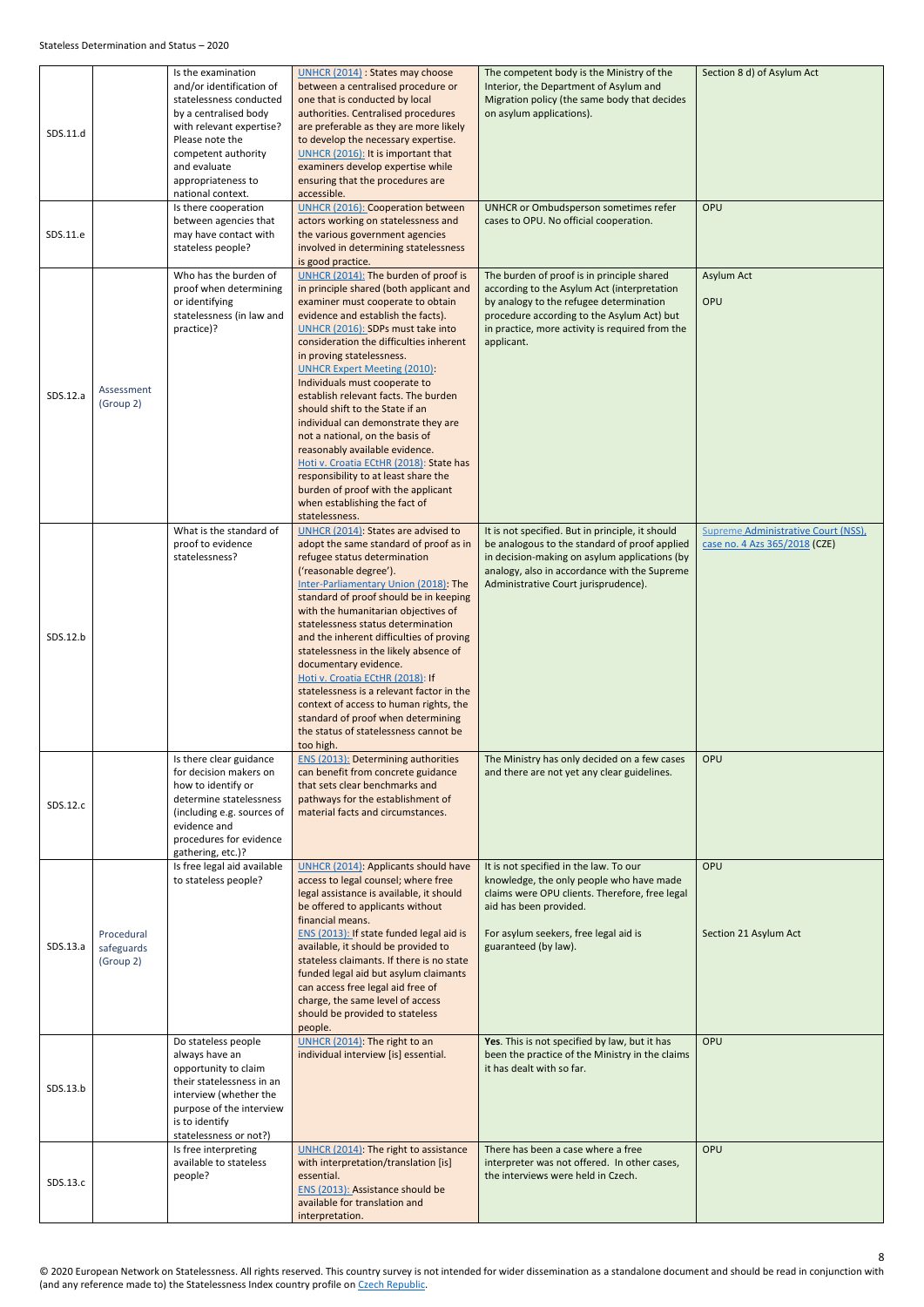<span id="page-8-1"></span><span id="page-8-0"></span>

| SDS.13.d |                                       | Are decisions (refusals<br>and grants) given in<br>writing with reasons?                                                                                                                                                                                                                  | <b>UNHCR (2014): States are encouraged</b><br>to incorporate the safeguard that<br>decisions are made in writing with<br>reasons.                                                                                                                                                                                                                                                                                                                              | Yes. By analogy with the Asylum Act and<br>international protection decisions, and<br>according to practice, they are always given<br>in writing.                                                                                                                                                                                                                                                                                                                                                                                                                                                                                                                                                                                                                                                                                                                                                                                                                                                                                                                                                                                                                                                                                                                                                                                                                                                                                                                                                                                                                                                                                                                                                                                                                                                                                                                                                                                                             | Section 24a (1) of Asylum Act<br>OPU                                                                                                                                                                                                                                                                                       |
|----------|---------------------------------------|-------------------------------------------------------------------------------------------------------------------------------------------------------------------------------------------------------------------------------------------------------------------------------------------|----------------------------------------------------------------------------------------------------------------------------------------------------------------------------------------------------------------------------------------------------------------------------------------------------------------------------------------------------------------------------------------------------------------------------------------------------------------|---------------------------------------------------------------------------------------------------------------------------------------------------------------------------------------------------------------------------------------------------------------------------------------------------------------------------------------------------------------------------------------------------------------------------------------------------------------------------------------------------------------------------------------------------------------------------------------------------------------------------------------------------------------------------------------------------------------------------------------------------------------------------------------------------------------------------------------------------------------------------------------------------------------------------------------------------------------------------------------------------------------------------------------------------------------------------------------------------------------------------------------------------------------------------------------------------------------------------------------------------------------------------------------------------------------------------------------------------------------------------------------------------------------------------------------------------------------------------------------------------------------------------------------------------------------------------------------------------------------------------------------------------------------------------------------------------------------------------------------------------------------------------------------------------------------------------------------------------------------------------------------------------------------------------------------------------------------|----------------------------------------------------------------------------------------------------------------------------------------------------------------------------------------------------------------------------------------------------------------------------------------------------------------------------|
| SDS.14.a | Protection<br>(Group 2)               | Are there any rights<br>granted to stateless<br>people on the basis of<br>their statelessness? If<br>yes, please provide<br>details.                                                                                                                                                      | UNHCR (2014): The status granted to a<br>stateless person in a State Party must<br>reflect international standards.<br>Although the 1954 Convention does<br>not explicitly require States to grant a<br>person determined to be stateless a<br>right of residence, granting such<br>permission would fulfil the object and<br>purpose of the treaty.                                                                                                           | The decision that confers the person stateless<br>status is only declaratory. Upon receiving the<br>decision, the person is informed about the<br>possibility to regularise their residence status.<br>If the person does not a right to reside under<br>any other grounds, they are advised to go to<br>the Immigration Police Office, where the<br>Removal Procedure will be started. Then an<br>Administrative expulsion decision is given by<br>the police with the notification that<br>"departure is not possible" according to §179<br>of the Act on Residence of Foreigners. The<br>person can then apply for a "Tolerated Stay<br>Visa", granted by the Ministry. However, this<br>possibility is not available to persons who<br>have had a criminal expulsion ordered by the<br>criminal court before (which is sometimes the<br>case for not complying with the previous<br>removal order). During this procedure, the<br>stateless person has no rights and legal<br>status, despite the fact that the decision on<br>statelessness has already been issued.<br>The Tolerated Stay Visa is granted for one<br>year and is renewable after one year for a<br>long term stay for the purpose of tolerated<br>stay on the territory (2 years renewable).<br>After 5 years in total, the person can apply for<br>permanent residence.                                                                                                                                                                                                                                                                                                                                                                                                                                                                                                                                                                                                                | Act on Residence of Foreign Nationals<br>in the Czech Republic no. 326/1999 Sb.<br>(CZ) "Immigration Act"<br><b>Act on Residence of Foreign Nationals</b><br>in the Czech Republic (ENG)<br>"Immigration Act"<br>Section 33(3) of Immigration Act.<br>Section 43 of Immigration Act.<br>Section 68.2b) of Immigration Act. |
| SDS.14.b |                                       | Are stateless people<br>otherwise able to access<br>their rights under the<br>1954 Convention? (e.g.<br>right to reside, travel<br>document, work,<br>healthcare, social<br>security, education,<br>housing, family<br>reunification, right to<br>vote, etc.)? Please<br>provide details. | <b>UN Convention Relating to the Status</b><br>of Stateless Persons, 1954<br>UNHCR (2014): The status granted to a<br>stateless person in a State Party must<br>reflect international standards. It is<br>recommended that States grant<br>recognised stateless people a<br>residence permit valid for at least two<br>years, although longer permits, such<br>as five years, are preferable in the<br>interests of stability. Permits should be<br>renewable. | With the tolerated stay visa: a person can<br>apply in order to be part of public health<br>insurance after at least one year stay on the<br>Visa, when it is renewed in the form of a<br>long-term tolerated stay (but even then,<br>public health insurance is not automatic, it is<br>based on discretion of the Ministry of<br>Interior). It has been conferred in a few cases<br>where a request has been made upon<br>reception of the tolerance stay visa already.<br>A special request has to be made to obtain a<br>work permit (it is also not automatic and is<br>subject to criteria set out in the Employment<br>Act).<br>Along with the visa application, the person<br>can ask for "an identity document for<br>travelling" which is not a passport but is<br>accepted as an identity travel document by<br>the Czech Immigration Police and some other<br>countries. However, travelling abroad is<br>further complicated for the stateless holders<br>of Tolerated Stay Visa, even if the identity<br>document for travelling would be accepted<br>by the country they travel to, because the<br>Visa expires once the person leaves the<br>territory of the Czech Republic (which<br>effectively means the stateless person could<br>not come back once leaving the country). For<br>permanent residents, the Czech Republic will<br>issue a foreigner's passport, which is a regular<br>travel document.<br>For other convention rights: right to<br>education is granted (it is not linked to<br>specific residence status).<br>Right to family reunification is not granted<br>for holders of tolerated stay visa. It is possible<br>for holders of long-term residence (which can<br>be obtained after 1 year of tolerated stay<br>visa).<br>Right to vote is reserved only to Czech<br>citizens.<br>Legally residing foreigners can under some<br>conditions access social services and social<br>benefits in order to secure housing. | Section 48, 50(3), 113 and 114 of<br><b>Immigration Act</b><br>Section 97 of Czech Employment Act<br>no. 435/2004 (regarding work permit)                                                                                                                                                                                  |
| SDS.15.a | Access to<br>nationality<br>(Group 2) | In what timeframe do<br>stateless people acquire<br>the right to apply for<br>naturalisation and how<br>does this compare to<br>others with a foreign                                                                                                                                     | <b>UN Convention Relating to the Status</b><br>of Stateless Persons, 1954: Article 32<br>UNHCR (2016): It is recommended<br>that States Parties facilitate, as far as<br>possible, the naturalisation of stateless<br>persons.                                                                                                                                                                                                                                 | Generally, it is possible to apply for<br>naturalisation only after five years of<br>permanent residence (which can be gained<br>after 5 years of stay based on visas and long-<br>term stay).                                                                                                                                                                                                                                                                                                                                                                                                                                                                                                                                                                                                                                                                                                                                                                                                                                                                                                                                                                                                                                                                                                                                                                                                                                                                                                                                                                                                                                                                                                                                                                                                                                                                                                                                                                | Section 14 Act on Citizenship (ENG)<br>Section 15 of Act on Citizenship                                                                                                                                                                                                                                                    |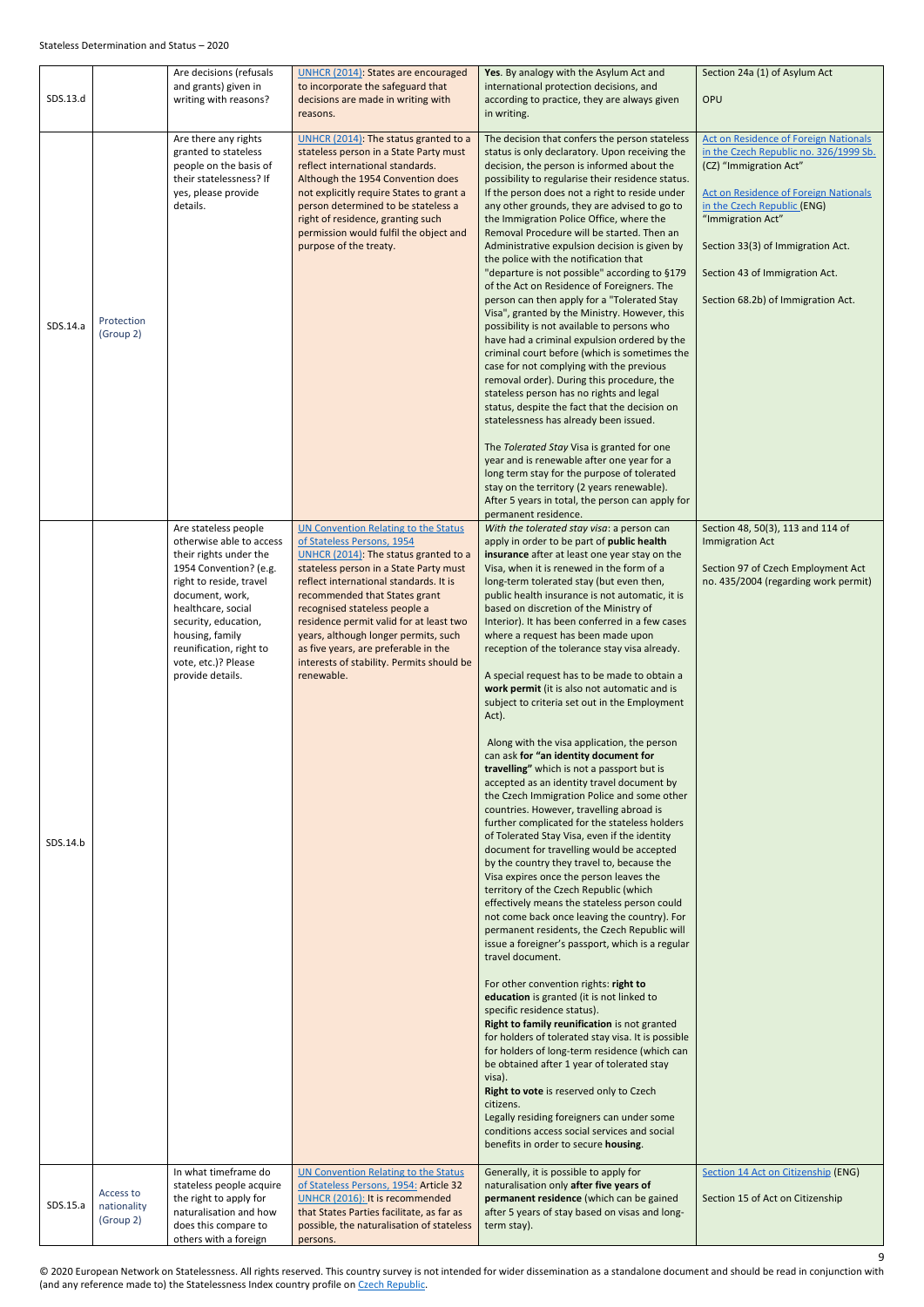|          | nationality? Please<br>describe the procedure<br>and note whether this is<br>facilitated for stateless<br>people (e.g. exemption<br>from<br>nationality/language<br>tests, fee waiver).                 | <b>Council of Europe Committee of</b><br>Ministers (1999): Each State should<br>facilitate the acquisition of its<br>nationality by stateless persons<br>lawfully and habitually resident on its<br>territory.<br>ENS (2013): The main benchmark is if<br>there is any preferential treatment for<br>stateless people compared to the<br>general rules applied to those with a<br>foreign nationality. | Other conditions:<br>knowledge of Czech language<br>(exemptions for people under 15 and<br>over 65, mentally disabled, or if they<br>have studied in Czech for at least 3 years)<br>citizenship test (Czech constitution,<br>history, geography, with the same<br>exceptions as above)<br>proof of revenue for the last 3 years<br>the applicant must not be a burden for<br>the social security system<br>no criminal record<br>If the stateless person holds a permanent<br>residence permit, the special provision says<br>that the requirement of five years of<br>permanent residence can be lifted (at the<br>discretion of the Ministry). Facilitation of<br>naturalisation is also provided by the<br>possibility to lift the condition that the person<br>applying for naturalisation must not be a<br>burden on the social security system. Two<br>conditions can therefore be lifted for<br>stateless persons to facilitate their<br>naturalisation (both also apply to refugees).<br>The application itself is free. In case of a<br>positive answer a fee must be paid: 2000<br>CZK for adults and 500 CZK for minors and<br>refugees. Upon discretion of the Ministry, the<br>fee can be reduced to 500 CZK in exceptional<br>cases and to 100 CZK for minors and<br>refugees. No mention of stateless persons | Act no. 634/2004 on administrative<br>fees, "Zákon č. 634/2004 Sb., o |
|----------|---------------------------------------------------------------------------------------------------------------------------------------------------------------------------------------------------------|--------------------------------------------------------------------------------------------------------------------------------------------------------------------------------------------------------------------------------------------------------------------------------------------------------------------------------------------------------------------------------------------------------|------------------------------------------------------------------------------------------------------------------------------------------------------------------------------------------------------------------------------------------------------------------------------------------------------------------------------------------------------------------------------------------------------------------------------------------------------------------------------------------------------------------------------------------------------------------------------------------------------------------------------------------------------------------------------------------------------------------------------------------------------------------------------------------------------------------------------------------------------------------------------------------------------------------------------------------------------------------------------------------------------------------------------------------------------------------------------------------------------------------------------------------------------------------------------------------------------------------------------------------------------------------------------------------------------------------------------|-----------------------------------------------------------------------|
|          |                                                                                                                                                                                                         |                                                                                                                                                                                                                                                                                                                                                                                                        | but they can fall into the category of<br>exceptional cases.                                                                                                                                                                                                                                                                                                                                                                                                                                                                                                                                                                                                                                                                                                                                                                                                                                                                                                                                                                                                                                                                                                                                                                                                                                                                 | správních poplatcích, ve znění<br>pozdějších předpisů", (CZE)         |
| SDS.15.b | Are there requirements<br>relating to 'good<br>character' or previous<br>criminal convictions that<br>could prevent some<br>stateless people from<br>accessing nationality? If<br>yes, please describe. | <b>Council of Europe Committee of</b><br>Ministers (1999): States should ensure<br>that offences, when relevant for the<br>decision concerning the acquisition of<br>nationality, do not unreasonably<br>prevent stateless persons seeking the<br>nationality of a state.                                                                                                                              | Czech nationality cannot be obtained if there<br>is a previous criminal record.                                                                                                                                                                                                                                                                                                                                                                                                                                                                                                                                                                                                                                                                                                                                                                                                                                                                                                                                                                                                                                                                                                                                                                                                                                              | Section 13 and 14 of Act on Citizenship<br>of the Czech Republic      |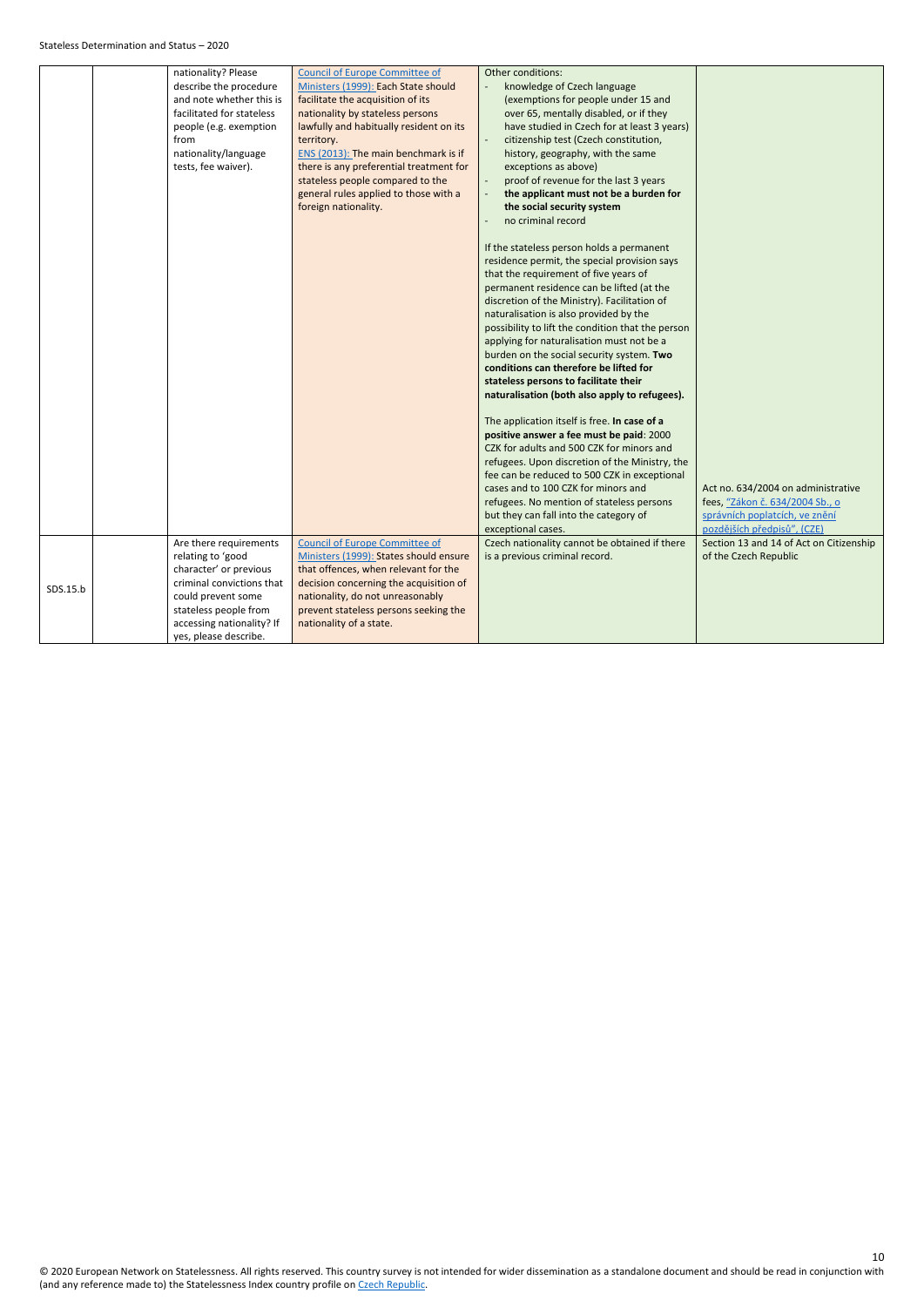11

#### <span id="page-10-0"></span>Detention

<span id="page-10-1"></span>

| Item    | <b>Subtheme</b>        | <b>Question</b>                                                                                                                                                                                         | <b>International Norms &amp; Good Practice</b>                                                                                                                                                                                                                                                                                                                                                                                                                                                                                                                                                                                                                                                                                               | <b>Answer</b>                                                                                                                                                                                                                                                                                                                                                                                                                                                                                                                                                                                                                                                                                                                                                                                                                                                                                                                                                                                                               | <b>Source</b>                                                                                                                                                                                                                                                                                                                                                                                                                                                                              |
|---------|------------------------|---------------------------------------------------------------------------------------------------------------------------------------------------------------------------------------------------------|----------------------------------------------------------------------------------------------------------------------------------------------------------------------------------------------------------------------------------------------------------------------------------------------------------------------------------------------------------------------------------------------------------------------------------------------------------------------------------------------------------------------------------------------------------------------------------------------------------------------------------------------------------------------------------------------------------------------------------------------|-----------------------------------------------------------------------------------------------------------------------------------------------------------------------------------------------------------------------------------------------------------------------------------------------------------------------------------------------------------------------------------------------------------------------------------------------------------------------------------------------------------------------------------------------------------------------------------------------------------------------------------------------------------------------------------------------------------------------------------------------------------------------------------------------------------------------------------------------------------------------------------------------------------------------------------------------------------------------------------------------------------------------------|--------------------------------------------------------------------------------------------------------------------------------------------------------------------------------------------------------------------------------------------------------------------------------------------------------------------------------------------------------------------------------------------------------------------------------------------------------------------------------------------|
| DET.1.a | Detention<br>screening | Are immigration<br>detention powers<br>provided for in law?<br>Please provide the legal<br>source(s).                                                                                                   | <b>ICCPR</b> Article 9(1)<br><b>ECHR Article 5 (1)</b>                                                                                                                                                                                                                                                                                                                                                                                                                                                                                                                                                                                                                                                                                       | Yes. Detention can be decided by the<br>Immigration Police for the purpose of<br>expulsion, or by the Ministry of the Interior (if<br>the person is an asylum-seeker) and there is $a$<br>risk of non-respect of alternative measures.<br>This risk is justified mainly by violation of<br>provisions of Czech law in the past (violation<br>of immigration law - irregular status, illegal<br>entry, previous non-respect of expulsion<br>decision, previous non-respect of alternative<br>measures, violation of other Czech laws -<br>criminal record, threat to security or public<br>order) etc.                                                                                                                                                                                                                                                                                                                                                                                                                       | Articles 124 - 129 of Act No. 326/1999<br>Coll. on the stay of foreigners in the<br>territory of the Czech Republic, as<br>amended (the "Immigration Act").<br>Article 46a of Asylum Act                                                                                                                                                                                                                                                                                                   |
| DET.1.b |                        | Does domestic law allow<br>immigration detention<br>for purposes other than<br>those listed under ECHR<br>5(1)(f)?                                                                                      | <b>ECHR</b> Article 5(1)(f)                                                                                                                                                                                                                                                                                                                                                                                                                                                                                                                                                                                                                                                                                                                  | No.                                                                                                                                                                                                                                                                                                                                                                                                                                                                                                                                                                                                                                                                                                                                                                                                                                                                                                                                                                                                                         |                                                                                                                                                                                                                                                                                                                                                                                                                                                                                            |
| DET.1.c |                        | Does a proposed country<br>of removal need to be<br>identified before a<br>person is detained for<br>removal? Please<br>describe the situation in<br>law and in practice.                               | <b>ICCPR</b> Article 7: Repeated attempts to<br>expel a person to a country that<br>refuses to admit them could amount<br>to inhuman or degrading treatment.<br>Auad v Bulgaria ECtHR (2011): The<br>only issue is whether the authorities<br>were sufficiently diligent in their<br>efforts to deport the applicant.<br><b>EU Returns Directive: Any detention</b><br>shall only be maintained as long as<br>removal arrangements are in progress<br>and executed with due diligence.                                                                                                                                                                                                                                                       | No. The only obligation is the existence of a<br>reasonable prospect for removal - the<br>authority has to justify that the removal is in<br>practice possible (this can also be satisfied it<br>there are more possible countries of removal,<br>but at least one of them is reasonably<br>expected to be the one where removal will be<br>successful). In practice, the authorities<br>identify the state where the person will be<br>returned in the decision on detention<br>(although this country can change based on<br>new information that comes up during the<br>proceeding, when the person may still be<br>detained).                                                                                                                                                                                                                                                                                                                                                                                           | §126 of Immigration Act: purposes of<br>detention<br>Jurisprudence of Supreme<br>Administrative Court, NSS, case no. 1<br>As 12/2009 - 61 from 15 April 2009<br>OPU casework                                                                                                                                                                                                                                                                                                               |
| DET.1.d |                        | Is statelessness<br>juridically relevant in<br>decisions to detain?<br>Please describe how<br>(risk of) statelessness is<br>identified and whether<br>referral to an SDP is<br>possible from detention. | Auad v Bulgaria ECtHR (2011)<br>Mikolenko v. Estonia ECtHR (2009):<br>Detention may only be justified as<br>long as deportation proceedings are<br>being conducted with due diligence.<br>UNHCR (2014): Routine detention of<br>individuals seeking protection on the<br>grounds of statelessness is arbitrary.<br>Equal Rights Trust (2012): States must<br>identify stateless persons within their<br>territory or subject to their jurisdiction<br>as a first step towards ensuring the<br>protection of their human rights.<br><b>International Commission of Jurists</b><br>(2014): The detention of stateless<br>persons can never be justified when<br>there is no active or realistic progress<br>towards transfer to another State. | Statelessness can be relevant in an individual<br>case, as an obstacle to removal. Detention is<br>only justifiable where there is a reasonable<br>prospect of removal. Statelessness or<br>impossibility to return a person constitutes<br>an obstacle to removal. Therefore, it can be a<br>relevant argument (in court). The primary<br>focus is nevertheless on the possibility of<br>return, not on statelessness. In practice, it<br>often takes a long time before the<br>impossibility to remove the person because<br>of statelessness is established, while the<br>person is in detention.<br>It is possible to apply for determination of<br>statelessness from detention. The application<br>is made in writing to the Ministry of the<br>Interior with the help of the lawyer present in<br>the detention centre. However, we do not<br>have any practice yet about the legal<br>consequences of this claim (if the procedure<br>is initiated in detention, if it can constitute a<br>reason for release etc.) | §126 of Immigration Act: purposes of<br>detention<br>Returns directive, Article 15.4. When<br>it appears that a reasonable prospect<br>of removal no longer exists for legal or<br>other considerations or the conditions<br>laid down in paragraph 1 no longer<br>exist, detention ceases to be justified<br>and the person concerned shall be<br>released immediately.<br>Jurisprudence of Supreme<br>Administrative Court, NSS, case no. 1<br>As 12/2009 - 61 from 15 April 2009<br>OPU |
| DET.1.e |                        | Are stateless people<br>detained in practice?                                                                                                                                                           |                                                                                                                                                                                                                                                                                                                                                                                                                                                                                                                                                                                                                                                                                                                                              | Yes. In practice, no assessment of<br>statelessness is done by authorities prior to<br>rendering a detention decision. Therefore,<br>statelessness often comes out later when the<br>person is detained. However, even a<br>recognised stateless person can be detained<br>because they can be (in theory) removed<br>according to law.                                                                                                                                                                                                                                                                                                                                                                                                                                                                                                                                                                                                                                                                                     | §121 of Immigration Act<br>OPU                                                                                                                                                                                                                                                                                                                                                                                                                                                             |
| DET.1.f |                        | Does law (and/or policy)<br>provide that immigration<br>detention should be<br>used only as a last<br>resort, after all<br>alternatives have been<br>exhausted in each<br>individual case?              | UNHCR (2014): Detention is a measure<br>of last resort and can only be justified<br>where other less invasive or coercive<br>measures have been considered and<br>found insufficient.<br><b>EU Returns Directive: Article 15(1)</b>                                                                                                                                                                                                                                                                                                                                                                                                                                                                                                          | There is a need to assess whether<br>alternatives to detention would be effective<br>in each individual case, but the authorities do<br>not have to exhaust those alternatives prior<br>to detention. In practice, the police justify the<br>ineffectiveness of alternative measures by<br>the risk of non-respect of the removal<br>decision (with regard to the violation of Czech<br>immigration laws in the past, the level of<br>integration, official address where the person<br>is registered, etc.)<br>For asylum-seekers detained for transfer<br>under the Dublin procedure, the detention<br>condition is a risk of absconding. The risk of<br>absconding is justified mainly if the person<br>has previously stayed irregularly on the<br>territory, has not accepted in the past the<br>transfer decision or has tried to abscond, has                                                                                                                                                                        | §124 and §124b, §129 of Immigration<br>Act<br>§46a of Asylum Act<br><b>OPU casework</b><br>§129 (4) of Immigration Act                                                                                                                                                                                                                                                                                                                                                                     |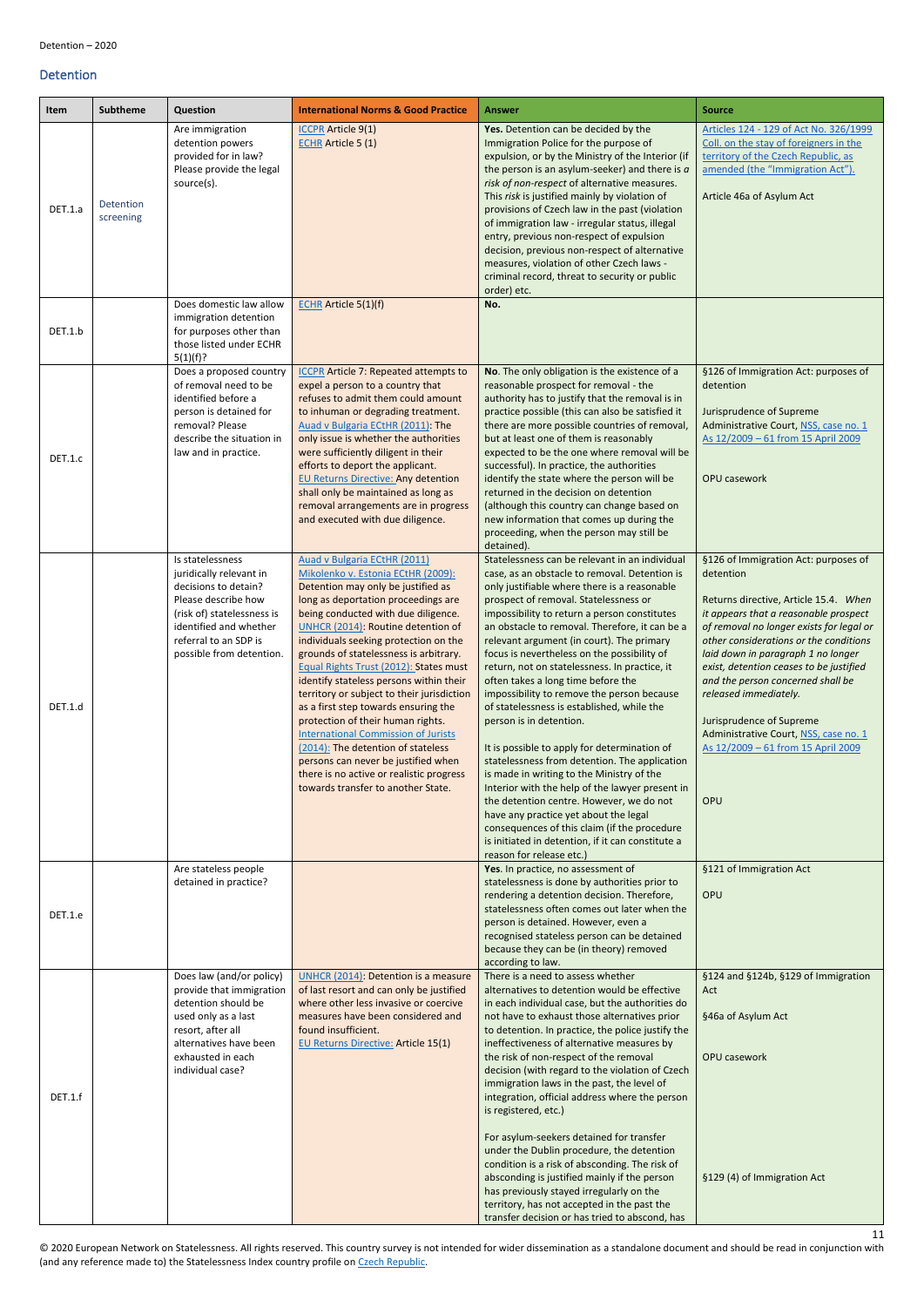<span id="page-11-1"></span><span id="page-11-0"></span>

| DET.1.g |                              | Are individual<br>vulnerability<br>assessments carried out<br>before a decision to<br>detain (or soon after)?<br>Please note whether<br>statelessness is<br>considered to be a factor<br>increasing vulnerability. | ENS (2015): Arbitrary and<br>disproportionately lengthy detention<br>can ensue when the particular<br>vulnerabilities of stateless people are<br>not addressed.<br><b>EU Returns Directive: Article 16(3)</b><br>EU Returns Handbook (2017):<br>Attention should be paid to the<br>specific situation of stateless persons.<br>Council of the European Union (2013):<br>European entities should assess the<br>situation of LGBTI persons in<br>detention.                                                                                                                                                                                                                                                                                                                                                                                                                                                                                                                                                                                                                        | expressed the intention not to leave the<br>country or if this intention is obvious from<br>their behaviour. Risk of absconding is also<br>justifiable when the country responsible for<br>the applicant is not a neighbour state and the<br>asylum seeker cannot legally travel to that<br>state or has not given any address of stay on<br>the Czech territory.<br>Vulnerability is assessed only in the context of<br>detention of asylum seekers by the Ministry<br>of the Interior. In the context of immigration<br>detention, which is decided by the<br>Immigration Police, the law does not provide<br>for any relevance of individual vulnerability<br>for the decision-making on detention and in<br>practice no vulnerability assessment is carried<br>out. Statelessness is not considered to be a<br>vulnerability factor - neither in the context of<br>immigration detention, nor for the purpose of<br>detention of asylum-seekers. No special<br>treatment for stateless persons is provided | Section 124 et seq. of the Immigration<br>Act<br>Section 46a of the Asylum Act                 |
|---------|------------------------------|--------------------------------------------------------------------------------------------------------------------------------------------------------------------------------------------------------------------|-----------------------------------------------------------------------------------------------------------------------------------------------------------------------------------------------------------------------------------------------------------------------------------------------------------------------------------------------------------------------------------------------------------------------------------------------------------------------------------------------------------------------------------------------------------------------------------------------------------------------------------------------------------------------------------------------------------------------------------------------------------------------------------------------------------------------------------------------------------------------------------------------------------------------------------------------------------------------------------------------------------------------------------------------------------------------------------|----------------------------------------------------------------------------------------------------------------------------------------------------------------------------------------------------------------------------------------------------------------------------------------------------------------------------------------------------------------------------------------------------------------------------------------------------------------------------------------------------------------------------------------------------------------------------------------------------------------------------------------------------------------------------------------------------------------------------------------------------------------------------------------------------------------------------------------------------------------------------------------------------------------------------------------------------------------------------------------------------------------|------------------------------------------------------------------------------------------------|
| DET.2.a | Alternatives<br>to detention | Are alternatives to<br>detention established in<br>law and considered prior<br>to any decision to<br>detain?                                                                                                       | <b>ICCPR Article 9</b><br><b>FKAG v Australia HRC (2013): Any</b><br>decision relating to detention must<br>consider less invasive means of<br>achieving the same ends.<br><b>UN General Assembly (2009): Calls</b><br>upon all States to adopt alternative<br>measures to detention.<br>UNHCR (2014): Detention can only be<br>justified where other less invasive or<br>coercive measures have been<br>considered and found insufficient.<br>Human Rights Council (2012): The<br>obligation to always consider<br>alternatives before resorting to<br>detention should be established by<br>law.<br><b>EU Returns Directive: Article 15(1)</b><br>Equal Rights Trust (2012): States have<br>an obligation to consider and apply<br>appropriate and viable alternatives to<br>immigration detention that are less<br>coercive and intrusive.<br><b>International Detention Coalition</b><br>(2015): Immigration detention should<br>be used only as a last resort in<br>exceptional cases after all other<br>options have been shown to be<br>inadequate in the individual case. | for in law.<br>Yes. Authorities have to consider all<br>alternatives to detention in each individual<br>case prior to rendering a decision to detain.<br>Alternatives vary for persons detained for<br>removal (or Dublin transfer) and for detained<br>asylum-seekers.<br>For people subject to removal or transfer<br>(according to §123b of Immigration Act):<br>selection of the address where the person<br>is required to stay (for check-ups)<br>bail<br>regular reporting at the Immigration<br>Police station<br>As of 31 July 2019, with an Immigration Act<br>Amendment, a new alternative measure has<br>been introduced: designation of residence by<br>the police and obligation to be present there<br>for check-ups<br>Alternatives for asylum seekers according to<br>§47 of Asylum Act:<br>obligation to stay in residential centre for<br>asylum-seekers<br>regular reporting at the Ministry of the<br>Interior office (Asylum Department)                                                 | Articles 123b-129 of Immigration Act<br>Articles 46a and 47 of Asylum Act                      |
| DET.2.b |                              | Is there evidence that<br>immigration detention is<br>used in practice prior to<br>all alternatives being<br>considered?                                                                                           | As above.                                                                                                                                                                                                                                                                                                                                                                                                                                                                                                                                                                                                                                                                                                                                                                                                                                                                                                                                                                                                                                                                         | Yes. In practice, alternatives are used only in<br>minimum of cases.                                                                                                                                                                                                                                                                                                                                                                                                                                                                                                                                                                                                                                                                                                                                                                                                                                                                                                                                           | Czech Ombudsperson Office                                                                      |
| DET.3.a | Procedural<br>safeguards     | Is there a maximum time<br>period for immigration<br>detention set in law?<br>What is it?                                                                                                                          | UN Human Rights Council (2010): A<br>maximum period of detention must be<br>established by law and upon expiry<br>the detainee must be automatically<br>released.<br>UNHCR (2012): To guard against<br>arbitrariness, maximum periods of<br>detention should be set in national<br>law.<br><b>EU Returns Directive: Article 15(5)</b><br>Equal Rights Trust (2012): Detention<br>should always be for the shortest time<br>possible.                                                                                                                                                                                                                                                                                                                                                                                                                                                                                                                                                                                                                                              | Yes. The maximum time period is 180 days.<br>This period can be further prolonged if the<br>person or the country of origin do not<br>cooperate but cannot exceed in total 545<br>days. For families with children, foreigners<br>under 18 years of age and unaccompanied<br>minors it is 90 days. For asylum seekers, it is<br>120 days.                                                                                                                                                                                                                                                                                                                                                                                                                                                                                                                                                                                                                                                                      | Article 125 of Immigration Act<br>Article 46a(5) of Asylum Act                                 |
| DET.3.b |                              | Does law/policy provide<br>that individuals must be<br>informed in writing of<br>the reasons for their<br>immigration detention?                                                                                   | <b>UN General Assembly (1988): Anyone</b><br>who is arrested shall be informed at<br>the time of the reason for his arrest.<br><b>EU Returns Directive: Detention shall</b><br>be ordered in writing with reasons<br>being given in fact and in law.<br>Equal Rights Trust (2012): Stateless<br>detainees shall receive their order of<br>detention in writing and in a language<br>they understand.<br><b>International Commission of Jurists</b><br>(2014): The authorities shall ensure<br>that sufficient information is available<br>to detained persons in a language they<br>understand on the nature of their<br>detention and reasons for it.                                                                                                                                                                                                                                                                                                                                                                                                                            | Yes. The police must render a decision to<br>detain in 48 hours after arrest. In this<br>decision it must set out the legal basis for<br>detention with reasoning, the initial duration<br>of detention with regard to the steps<br>necessary to conduct the removal.<br>If the person applied for asylum in detention,<br>the ministry has a possibility to render a<br>decision to detain (maximum after 5 days<br>from asylum application). The Ministry must<br>set out the initial duration of detention.                                                                                                                                                                                                                                                                                                                                                                                                                                                                                                 | Article 124, 124b, 125 of Immigration<br>Act<br>Article 46a(4), (5), (6), (7) of Asylum<br>Act |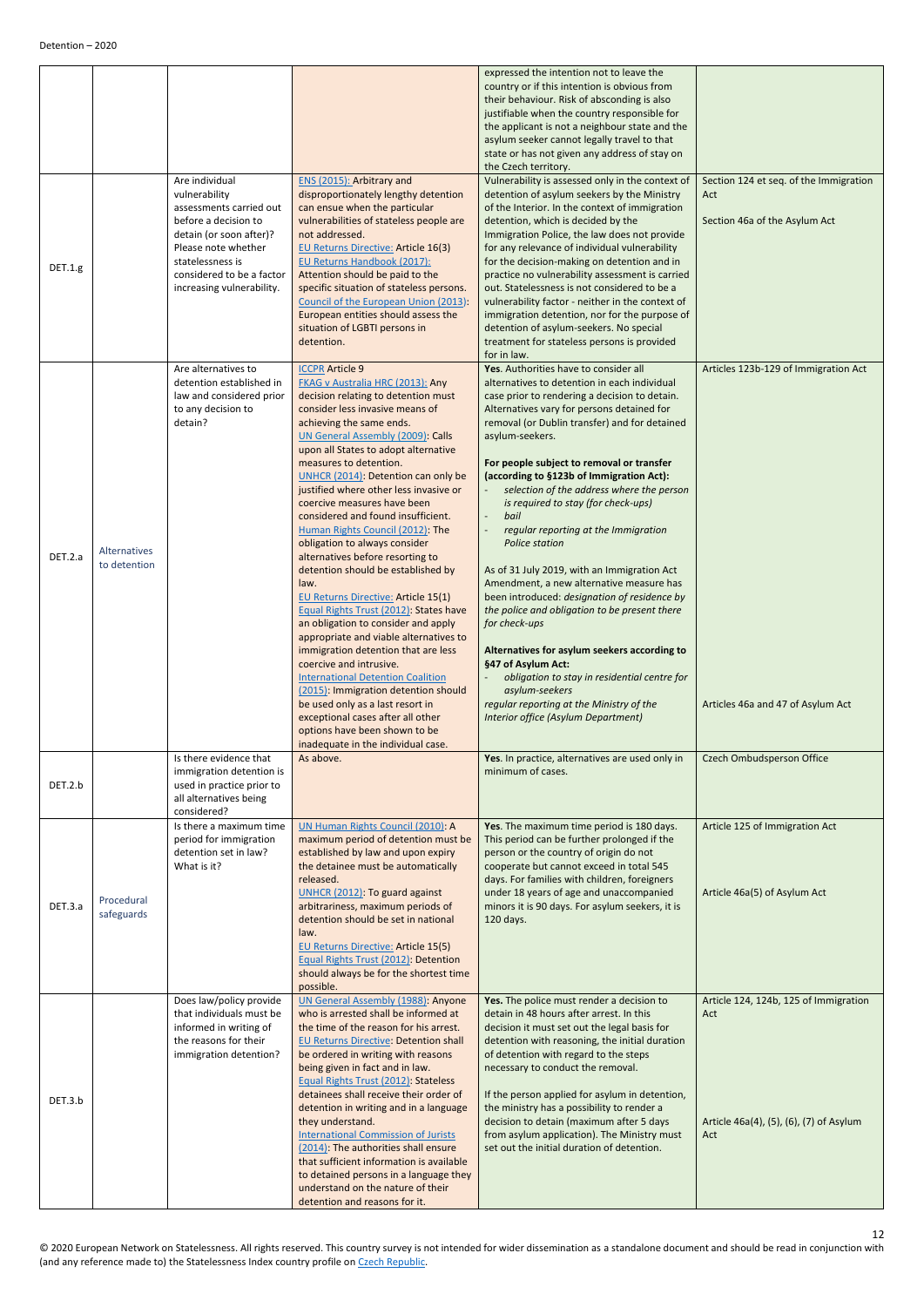<span id="page-12-0"></span>

| DET.3.c |                           | Are detainees provided<br>with information on<br>their rights, contact<br>details of legal advice<br>and support providers,<br>and guidance on how to<br>access an SDP?           | Equal Rights Trust (2012): Detaining<br>authorities are urged to provide<br>stateless detainees with a handbook in<br>a language and terms they<br>understand, containing information on<br>all their rights and entitlements,<br>contact details of organisations which<br>are mandated to protect them, NGOs<br>and visiting groups and advice on how<br>to challenge the legality of their<br>detention and their treatment as<br>detainees.                                                                                     | The police must notify the person about the<br>possibility to request release after 1 month or<br>to appeal immediately to the court against<br>the detention decision. In every detention<br>facility, detainees are provided with<br>information about free legal counselling<br>(contact, schedule). No guidance on the<br>possibility to apply for determination of<br>stateless is provided in practice, neither in<br>immigration detention facilities nor in the<br>detention facility for asylum seekers<br>(Reception Centre).                                                                                                                                                                                                                                                               | Article 124(7) of Immigration Act<br>Article 46a (6), (7) of Asylum Act<br>OPU                                                                                                                                                          |
|---------|---------------------------|-----------------------------------------------------------------------------------------------------------------------------------------------------------------------------------|-------------------------------------------------------------------------------------------------------------------------------------------------------------------------------------------------------------------------------------------------------------------------------------------------------------------------------------------------------------------------------------------------------------------------------------------------------------------------------------------------------------------------------------|-------------------------------------------------------------------------------------------------------------------------------------------------------------------------------------------------------------------------------------------------------------------------------------------------------------------------------------------------------------------------------------------------------------------------------------------------------------------------------------------------------------------------------------------------------------------------------------------------------------------------------------------------------------------------------------------------------------------------------------------------------------------------------------------------------|-----------------------------------------------------------------------------------------------------------------------------------------------------------------------------------------------------------------------------------------|
| DET.3.d |                           | Are there regular<br>periodic reviews of<br>detention before a court<br>or independent body,<br>which can order release?                                                          | Kim v Russia ECtHR (2014): The<br>purpose of Article 5(4) ECHR is to<br>guarantee to persons who are<br>detained the right to judicial<br>supervision of the lawfulness of the<br>measure.<br>Equal Rights Trust (ERT) (2012): To<br>avoid arbitrariness, detention should<br>be subject to automatic, regular and<br>periodic review throughout the period<br>of detention, before a judicial body<br>independent of the detaining<br>authorities.                                                                                 | There is a possibility to appeal to the court<br>against the detention decision immediately<br>(deadline of 30 days). After the first review is<br>finished, it is possible to appeal 30 days after<br>the publication of the previous negative<br>decision of the court. Often in practice the<br>person has a chance to challenge the<br>detention decision only once (the court often<br>sends the final version of the negative<br>decision in 30 days (which is the maximum<br>deadline) and an appeal can be done only<br>after that. However, every subsequent<br>decision on prolongation of detention can<br>also be challenged before a court. The<br>review of detention occurs only if the<br>detainee requests one.                                                                      | §172 of Immigration Act.                                                                                                                                                                                                                |
| DET.3.e |                           | What remedies are<br>available to challenge<br>detention? Please<br>mention any obstacles<br>to accessing effective<br>remedies in practice.                                      | <b>ICCPR</b> Article 9(4)<br><b>ECHR: Article 5(4)</b><br>Kim v Russia ECtHR (2014): The<br>purpose of Article 5(4) ECHR is to<br>guarantee to persons who are<br>detained the right to judicial<br>supervision of the lawfulness of the<br>measure.<br>Alimuradov v. Russia ECtHR (2019):<br>The individual must have at their<br>disposal a procedure for judicial<br>review of the lawfulness of detention<br>capable of leading to release.                                                                                     | Yes. There is a possibility to appeal to the<br>court against the detention decision<br>immediately (deadline of 30 days for the<br>detainee). In case of a negative decision, it is<br>possible to lodge a complaint to the Supreme<br>Administrative Court (deadline of 14 days<br>after the publication of the judgment).<br>However, in case of a negative decision, the<br>court often publishes the judgment in writing<br>on the last day of its deadline (30 days) an<br>only after that is it possible to lodge a<br>complaint. In case of a positive decision, the<br>writing is immediate, and the person should<br>be released without delay.<br>Apart from the appeal to the court against<br>the detention decision, there is also a<br>possibility to request release by the authority | §172 of Immigration Act.<br>§ 129a of Immigration Act<br>§46a (7) of Asylum Act<br>Act no. 82/1998 coll., on State                                                                                                                      |
|         |                           |                                                                                                                                                                                   |                                                                                                                                                                                                                                                                                                                                                                                                                                                                                                                                     | that decided to detain (the Immigration<br>Police or the Ministry of the Interior), every<br>month. The request for release is admissible<br>30 days after the final (negative) decision of<br>the court. If unlawful detention is found by<br>the court, there is a possibility to ask for<br>damages.                                                                                                                                                                                                                                                                                                                                                                                                                                                                                               | Liability caused by exercise of public<br>authority by decision or by wrong<br>administrative action<br>"Zákon o odpovědnosti za škodu<br>způsobenou při výkonu veřejné moci<br>rozhodnutím nebo nesprávným<br>úředním postupem", (CZE) |
| DET.3.f |                           | Are there guidelines in<br>place governing the<br>process of re-<br>documentation and<br>ascertaining entitlement<br>to nationality for the<br>purpose of removal?                | Equal Rights Trust (2012): The inability<br>of a stateless person to cooperate<br>with removal proceedings should not<br>be treated as non-cooperation.<br>ENS (2015): The detaining state should<br>have rules in place that govern the<br>process of re-documentation and/or<br>ascertaining entitlement to<br>nationality.                                                                                                                                                                                                       | Not known. These steps are undertaken by<br>the Immigration Police within the<br>implementation of the return decision<br>(forced return), it communicates with the<br>respective countries of origin and asks them<br>to issue travel documents to the person, so<br>that they can be returned. However, there is<br>no publicly available information on specific<br>rules that govern this activity of the police.                                                                                                                                                                                                                                                                                                                                                                                 | OPU                                                                                                                                                                                                                                     |
| DET.3.g |                           | Is free legal aid available<br>to challenge detention?<br>Please describe any<br>barriers to accessing<br>legal aid in practice.                                                  | UNHCR (2014): Judicial oversight of<br>detention is always necessary and<br>detained individuals need to have<br>access to legal representation,<br>including free counselling for those<br>without means.<br><b>EU Returns Directive: Article 13(3)</b>                                                                                                                                                                                                                                                                            | Yes. Free legal aid is provided regularly<br>(weekly) in every detention facility. The<br>detained person is notified upon arrival about<br>the schedule of the legal service. They can<br>opt for representation by an NGO working<br>with migrants or the court can appoint an<br>attorney in law that is free of charge for the<br>detainee.                                                                                                                                                                                                                                                                                                                                                                                                                                                       | <b>AMIF Project - OPU</b>                                                                                                                                                                                                               |
| DET.4.a | Protections<br>on release | Are people released<br>from detention issued<br>with identification<br>documents (including<br>confirmation of their<br>stateless status) and<br>protected from re-<br>detention? | <b>UN Convention Relating to the Status</b><br>of Stateless Persons, 1954: Article 27<br>UNHCR (2014): Being undocumented<br>cannot be used as a general<br>justification for detention.<br>ENS (2015): State parties to the 1954<br>Convention have an obligation to<br>provide stay rights to stateless people<br>who have been released from<br>detention.<br>Equal Rights Trust (2012): Released<br>stateless detainees should be<br>provided with appropriate<br>documentation and stay rights<br>suitable to their situation. | No.                                                                                                                                                                                                                                                                                                                                                                                                                                                                                                                                                                                                                                                                                                                                                                                                   | OPU                                                                                                                                                                                                                                     |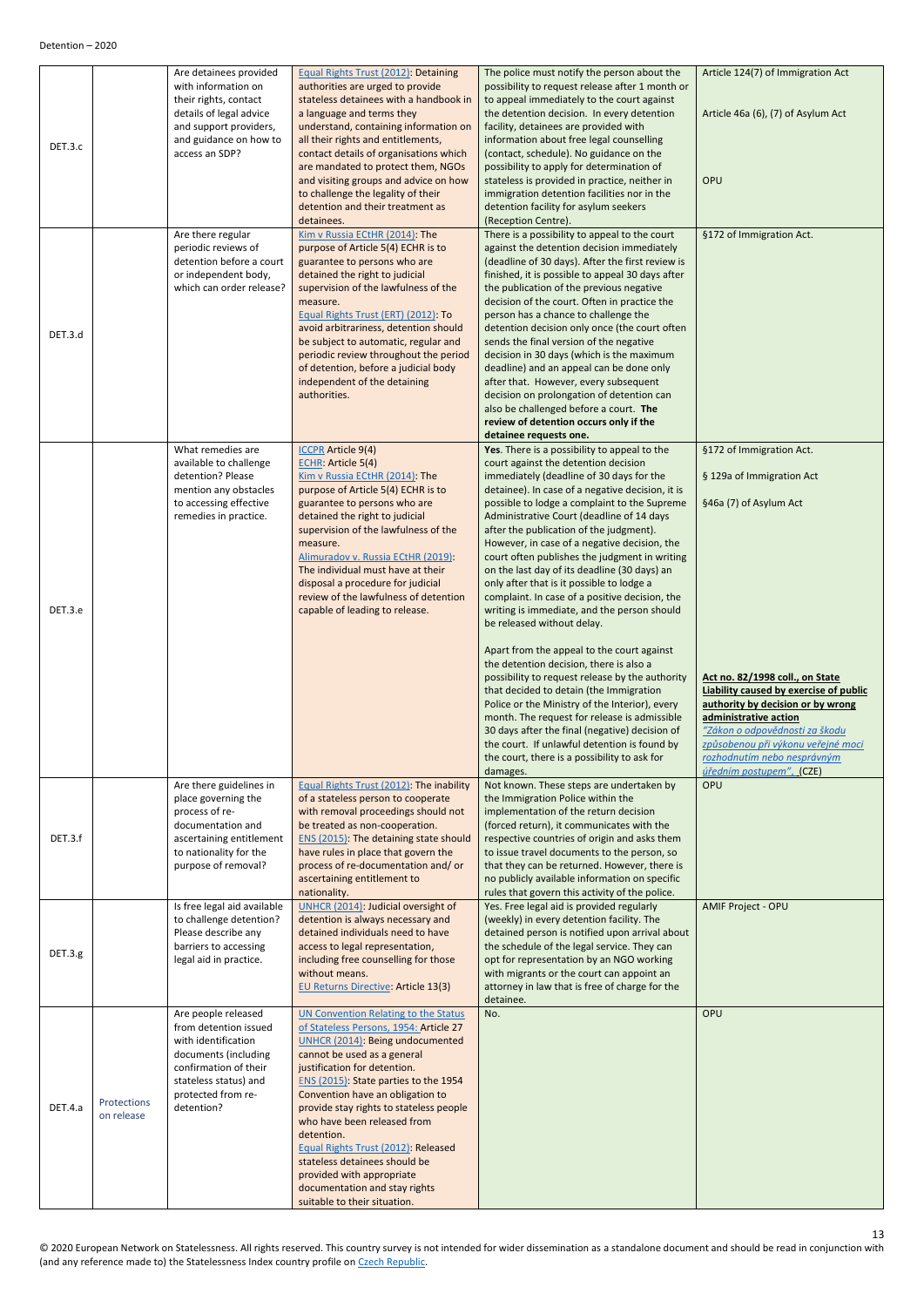<span id="page-13-0"></span>

|         |             | If the purpose of          | Saïd Shamilovich Kadzoev v Direktsia   | In principle no legal status is granted on     | Practice of the Immigration Police - no |
|---------|-------------|----------------------------|----------------------------------------|------------------------------------------------|-----------------------------------------|
|         |             | detention cannot be        | Migratsia' pri Ministerstvo na         | release, the person is given a one-month       | legal provision.                        |
|         |             | fulfilled and the person   | vatreshnite raboti ECJ (2009): After   | departure order visa, in practice for 30 days  |                                         |
|         |             | is released, what legal    | the maximum period of detention has    | even if the person does not hold any travel    | OPU                                     |
|         |             | status and rights are      | expired, the person must be released   | document. However, this is not a long-term     |                                         |
|         |             | provided to them in law?   | immediately. A lack of valid           | solution and after 30 days the person is in    |                                         |
| DET.4.b |             |                            | documentation or inability to support  | limbo again. The law does not currently        |                                         |
|         |             |                            | themselves should not be a deterrent   | provide any legal possibility of obtaining a   |                                         |
|         |             |                            | to release.                            | status or identification document if the       |                                         |
|         |             |                            | Equal Rights Trust (2012): Released    | person cannot be returned.                     |                                         |
|         |             |                            | stateless detainees should be          |                                                |                                         |
|         |             |                            | provided with appropriate              |                                                |                                         |
|         |             |                            | documentation and stay rights          |                                                |                                         |
|         |             |                            | suitable to their situation.           |                                                |                                         |
|         |             | If re-detention occurs, is | Equal Rights Trust (2012): When        | No. There is no provision mentioning           | Article 125 of Immigration Act          |
|         |             | the cumulative time        | calculating the total time spent by an | cumulative detention - the maximum time is     |                                         |
| DET.4.c |             | spent in detention         | individual in detention, it is highly  | always counted separately for each             |                                         |
|         |             | counted towards any        | desirable that time spent in detention | detention.                                     |                                         |
|         |             | maximum time limits?       | on previous occasions is taken into    |                                                |                                         |
|         |             |                            | consideration.                         |                                                |                                         |
|         |             | Is statelessness           | UNHCR (2014) : Efforts to secure       | The Czech Republic mostly implements EU        | Agreement between the Czech             |
|         |             | considered a juridically   | admission or readmission may be        | Readmission Agreements where stateless         | Republic and the Republic of Kosovo     |
|         |             | relevant fact in any       | justified but these need to take place | persons are considered (for ex. Readmission    | on the readmission of persons residing  |
|         |             | bilateral readmission      | subsequent to a determination of       | Agreement with Serbia or Ukraine). As for      | without authorisation, no. 12/2013-     |
|         |             | and/or return              | statelessness.                         | the bilateral agreements, statelessness is     | safeguards for persons born on the      |
|         |             | agreements?                |                                        | generally considered - a procedure to          | territory of ex-Yugoslavia, interviews  |
|         | Return and  |                            |                                        | determine nationality or statelessness is      | to determine nationality etc.           |
| DET.5.a | readmission |                            |                                        | considered in some bilateral agreements (e.g.  |                                         |
|         | agreements  |                            |                                        | the agreement with Kosovo), in most of         |                                         |
|         |             |                            |                                        | them, there are paragraphs for readmission     |                                         |
|         |             |                            |                                        | of third country nationals including stateless |                                         |
|         |             |                            |                                        | persons (Poland - 65/2013, Romania-            |                                         |
|         |             |                            |                                        | 148/1994, Moldavia 117/2004, etc.). The only   |                                         |
|         |             |                            |                                        | bilateral agreement that does not mention      |                                         |
|         |             |                            |                                        | stateless persons at all is the one with       |                                         |
|         |             |                            |                                        | Vietnam (26/2008).                             |                                         |
|         |             | Are you aware of cases     |                                        | No.                                            |                                         |
| DET.5.b |             | of cases of stateless      |                                        |                                                |                                         |
|         |             | people being returned      |                                        |                                                |                                         |
|         |             | under such agreements?     |                                        |                                                |                                         |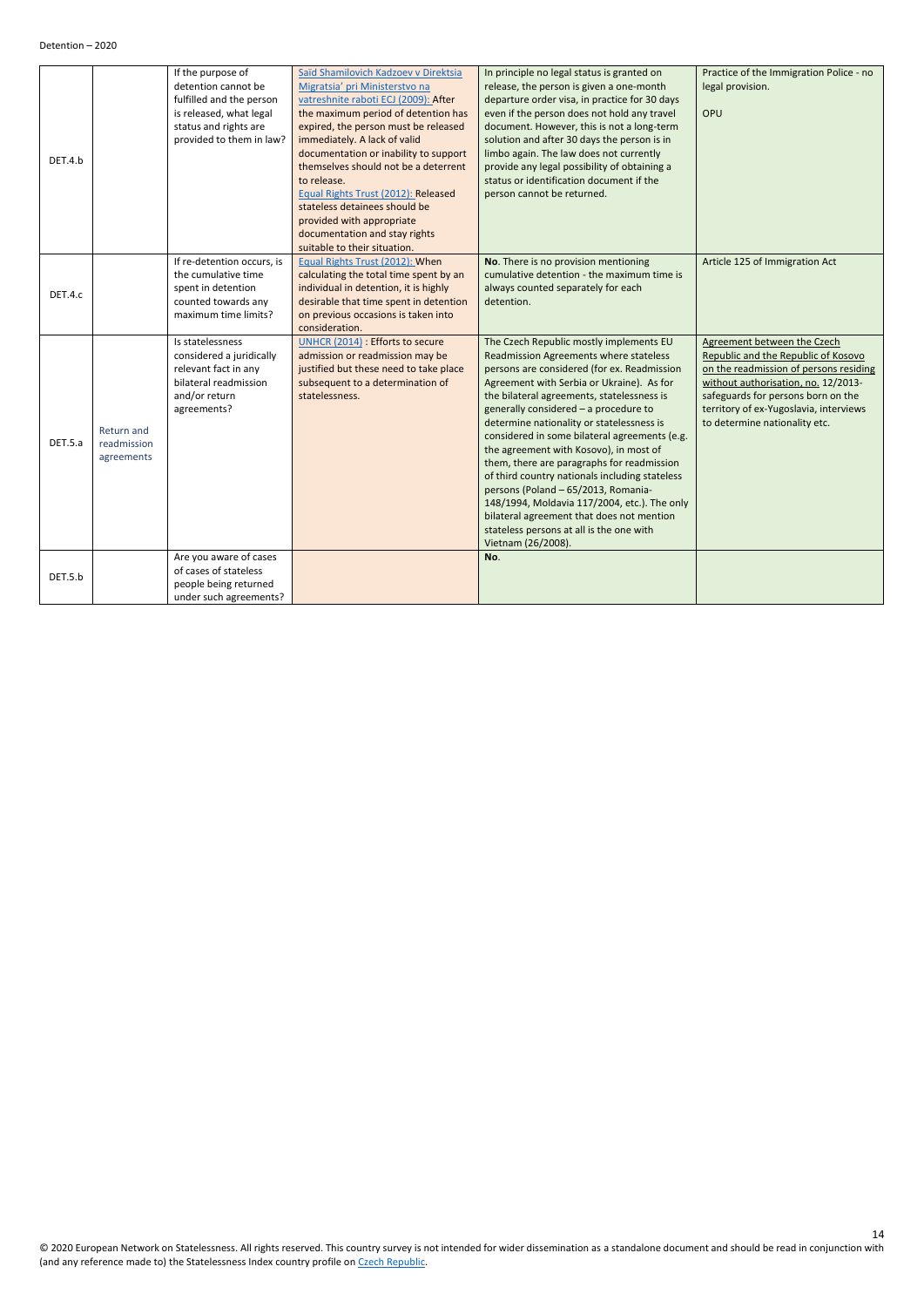15

### <span id="page-14-0"></span>Prevention and Reduction

<span id="page-14-1"></span>

| Item    | <b>Subtheme</b>                          | Question                                                                                                                                                                                                                | <b>International Norms &amp; Good Practice</b>                                                                                                                                                                                                                                                                                                                                                                                                                                                                                                                                                                                                                                                                                                                                    | Answer                                                                                                                                                                                                                                                                                                                                                                                                                                                                                                                       | <b>Source</b>                                                                             |
|---------|------------------------------------------|-------------------------------------------------------------------------------------------------------------------------------------------------------------------------------------------------------------------------|-----------------------------------------------------------------------------------------------------------------------------------------------------------------------------------------------------------------------------------------------------------------------------------------------------------------------------------------------------------------------------------------------------------------------------------------------------------------------------------------------------------------------------------------------------------------------------------------------------------------------------------------------------------------------------------------------------------------------------------------------------------------------------------|------------------------------------------------------------------------------------------------------------------------------------------------------------------------------------------------------------------------------------------------------------------------------------------------------------------------------------------------------------------------------------------------------------------------------------------------------------------------------------------------------------------------------|-------------------------------------------------------------------------------------------|
| PRS.1.a | <b>Stateless</b><br>born on<br>territory | Is there a provision in<br>law for stateless children<br>born on the territory to<br>be granted nationality?<br>[If yes, continue to<br>PRS1b. If no, proceed to<br>PRS1h]                                              | UN Convention on the Reduction of<br>Statelessness, 1961: Article 1<br><b>European Convention on Nationality</b> ,<br>1997: Article 2<br>Convention on the Rights of the Child<br>1989:<br>Article 7<br>Committee on the Rights of Migrant<br>Workers and Members of their<br>Families & Committee on the Rights of<br>the Child (2017): States should<br>strengthen measures to grant                                                                                                                                                                                                                                                                                                                                                                                            | Yes.                                                                                                                                                                                                                                                                                                                                                                                                                                                                                                                         | Section 5, Act on Citizenship of the<br>Czech Republic no. 183/2013<br>(available in ENG) |
|         |                                          | Is the provision for                                                                                                                                                                                                    | nationality to children born in their<br>territory in situations where they<br>would otherwise be stateless.<br>European Parliament (2018): The EU<br>and its MS should ensure that<br>childhood statelessness is adequately<br>addressed in national laws in full<br>compliance with Article 7 CRC.<br>UNHCR (2012): The 1961 Convention                                                                                                                                                                                                                                                                                                                                                                                                                                         | It is automatic: acquisition upon birth if both                                                                                                                                                                                                                                                                                                                                                                                                                                                                              | Section 5 and 29 of Citizenship Act                                                       |
| PRS.1.b |                                          | otherwise stateless<br>children to acquire<br>nationality automatic or<br>non-automatic (i.e. by<br>application)?                                                                                                       | provides Contracting States with two<br>alternatives for granting nationality to<br>otherwise stateless children born in<br>their territory: either automatic<br>acquisition upon birth or upon<br>application.<br>ENS (2015): The 1961 Convention and<br>the ECN oblige the conferral of<br>nationality to otherwise stateless<br>children born on the territory. The<br>optimal method is to grant nationality<br>automatically at birth.                                                                                                                                                                                                                                                                                                                                       | parents are stateless. If they are not, it is non-<br>automatic and an application has to be made,<br>which is decided by the Ministry of Interior                                                                                                                                                                                                                                                                                                                                                                           |                                                                                           |
| PRS.1.c |                                          | Is it a requirement that<br>the parents are also<br>stateless for the<br>otherwise stateless child<br>to acquire nationality?                                                                                           | UNHCR (2012): The test is not an<br>inquiry into whether a child's parents<br>are stateless.<br>ENS (2015): Only allowing access to<br>nationality for stateless children<br>whose parents are stateless fails to<br>account for the circumstance where<br>the parents hold a nationality but are<br>unable to pass this on.                                                                                                                                                                                                                                                                                                                                                                                                                                                      | Both parents must be stateless in order to<br>automatically acquire Czech nationality.<br>Other children born stateless on the territory<br>have to lodge an application for nationality<br>and in this proceeding, there is no<br>requirement that the parents have to be<br>stateless too.                                                                                                                                                                                                                                 | Section 5 of Citizenship Act                                                              |
| PRS.1.d |                                          | Are stateless children<br>required to prove they<br>cannot access another<br>nationality to acquire<br>the nationality of the<br>country of birth? If yes,<br>please describe how this<br>is determined in<br>practice. | <b>UNHCR (2012): A Contracting State</b><br>cannot avoid the obligations to grant<br>its nationality to a person who would<br>otherwise be stateless based on its<br>own interpretation of another State's<br>nationality laws. The burden of proof<br>must be shared between the claimant<br>and the authorities. Decision-makers<br>must consider Articles 3 & 7 CRC and<br>adopt an appropriate standard of<br>proof. Special procedural<br>considerations to address the acute<br>challenges faced by children in<br>communicating basic facts about their<br>nationality should be respected.                                                                                                                                                                                | Yes. In case both parents are stateless, the<br>acquisition is automatic. Otherwise, stateless<br>children have to apply for a Certificate of<br>Czech Citizenship (CCC) - in this case they<br>have to prove that the child has not become<br>stateless only because the parent who holds<br>a nationality failed, without serious reasons,<br>to take necessary steps before the authorities<br>of their country of nationality that would<br>ensure that the child obtains the nationality<br>of that country upon birth. | Section 5 and 29, Subpart 4, Section 41<br>and following of Citizenship Act               |
| PRS.1.e |                                          | Is a stateless child born<br>on the territory required<br>to fulfil a period of<br>residence to be granted<br>nationality? If yes,<br>please specify length<br>and if this must be legal<br>residence.                  | UN Convention on the Reduction of<br>Statelessness, 1961: Article 1(2)<br><b>UNHCR (2012): States may stipulate</b><br>that an otherwise stateless individual<br>born in its territory fulfils a period of<br>'habitual residence' (understood as<br>stable, factual residence, not legal or<br>formal residence) not exceeding five<br>years preceding an application nor ten<br>years in all.<br>Convention on the Rights of the Child,<br>1989: Articles 3 & 7<br>Committee on the Rights of the Child<br>(2015): Recommends the State party<br>ensure that all stateless children born<br>in its territory, irrespective of<br>residency status, have access to<br>nationality without any conditions.<br><b>European Convention on Nationality,</b><br>1997: Article 6(2)(b) | No. Acquisition at birth (automatic) or on<br>application which can be lodged immediately<br>after birth.<br>At least one of the parents must have legal                                                                                                                                                                                                                                                                                                                                                                     | Section 5 and 29 of Citizenship Act                                                       |
| PRS.1.f |                                          | Are the parents of a<br>stateless child required<br>to fulfil a period of<br>residence for the child to<br>be granted nationality?<br>If yes, please specify                                                            | Committee on the Rights of the Child<br>(2011): The outcome of an application<br>by the parents of a child born on the<br>territory should not prejudice the right<br>of the child to acquire the nationality<br>of the State.                                                                                                                                                                                                                                                                                                                                                                                                                                                                                                                                                    | residence, which is at least temporary<br>residence on the Czech territory of more than<br>90 days, at the time of the child's birth. This<br>requirement is always there - both for the<br>automatic acquisition of nationality if both                                                                                                                                                                                                                                                                                     | Section 5 and 29 of Citizenship Act                                                       |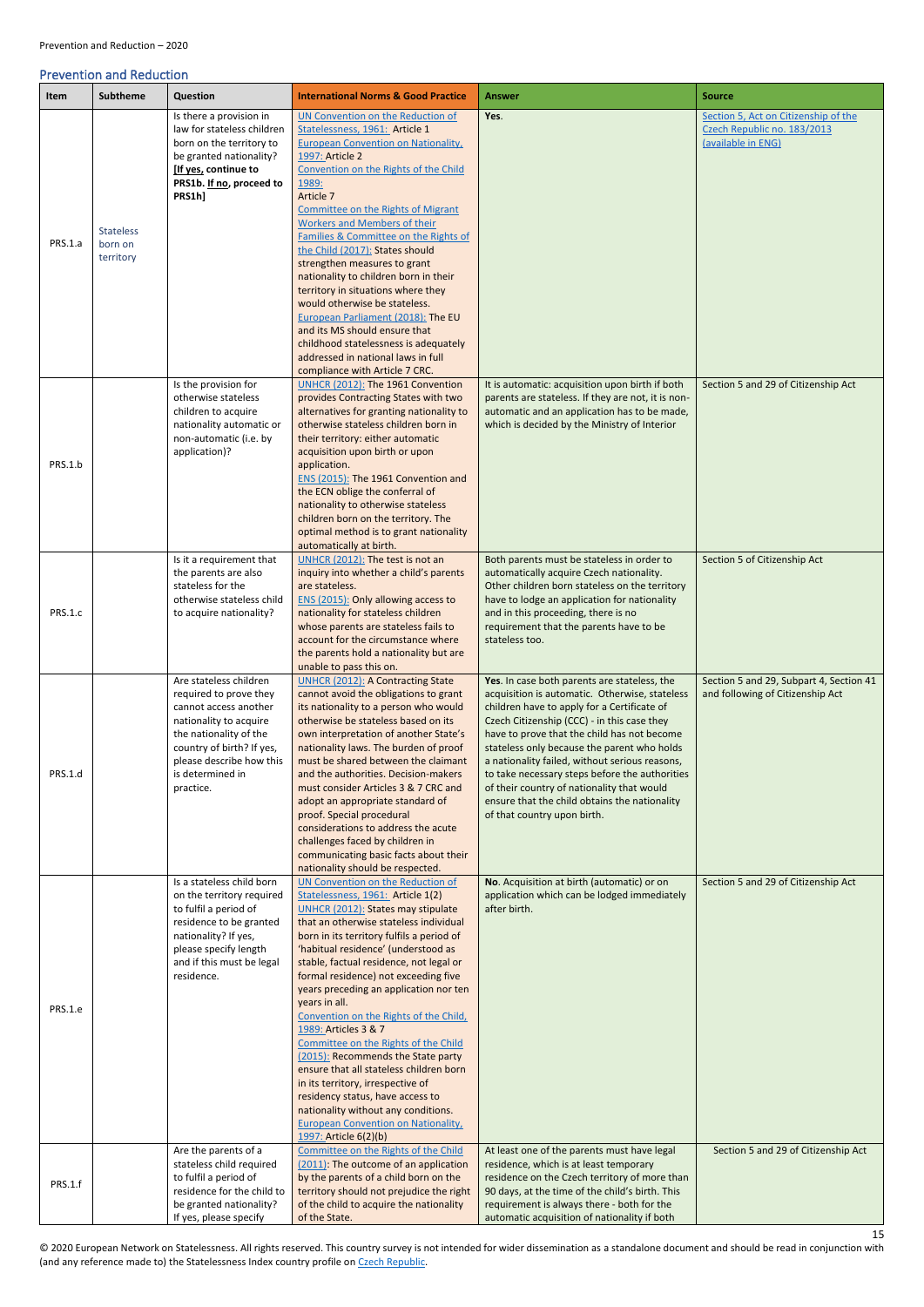<span id="page-15-1"></span><span id="page-15-0"></span>

|                |            | length and if this must<br>be legal residence.                                                                                                                                     | ENS (2015): Demanding that the child<br>or their parents reside lawfully on the<br>territory is prohibited by the 1961<br>Convention.                                                                                                                                                                                                                                                                                                                                          | parents are stateless, and for the grant of<br>nationality by application if both parents are<br>not stateless.                                                                                                                                                                                                                                                                                                                                                                                                                                                                                                                                                                                                                                                                                                                                                                                                        |                                                               |
|----------------|------------|------------------------------------------------------------------------------------------------------------------------------------------------------------------------------------|--------------------------------------------------------------------------------------------------------------------------------------------------------------------------------------------------------------------------------------------------------------------------------------------------------------------------------------------------------------------------------------------------------------------------------------------------------------------------------|------------------------------------------------------------------------------------------------------------------------------------------------------------------------------------------------------------------------------------------------------------------------------------------------------------------------------------------------------------------------------------------------------------------------------------------------------------------------------------------------------------------------------------------------------------------------------------------------------------------------------------------------------------------------------------------------------------------------------------------------------------------------------------------------------------------------------------------------------------------------------------------------------------------------|---------------------------------------------------------------|
| <b>PRS.1.g</b> |            | What are the age limits<br>(if any) for making an<br>application for<br>nationality for a<br>stateless person born on<br>the territory?                                            | UN Convention on the Reduction of<br>Statelessness, 1961: Article 1(2)<br><b>UNHCR (2012): Contracting States</b><br>need to accept applications lodged at<br>a time beginning not later than the age<br>of 18 and ending not earlier than the<br>age of 21.<br>ENS (2015): Closing the window of<br>opportunity to apply for a nationality<br>has the effect of leaving it in the hands<br>of parents to take the necessary steps<br>to secure a nationality for their child. | No limit. A person can apply to the<br>competent authority (by place of birth) any<br>time.                                                                                                                                                                                                                                                                                                                                                                                                                                                                                                                                                                                                                                                                                                                                                                                                                            |                                                               |
| PRS.1.h        |            | Are there specific<br>provisions to protect the<br>right to a nationality of<br>children born to<br>refugees?                                                                      | <b>UNHCR (2012): Where the nationality</b><br>of the parents can be acquired<br>through a registration or other<br>procedure, this will be impossible<br>owing to the very nature of refugee<br>status which precludes refugee<br>parents from contacting their consular<br>authorities.                                                                                                                                                                                       | Yes. Section 29 of the Citizenship Act<br>provides that: The citizenship of the Czech<br>Republic pursuant to Article (1) above shall<br>not be granted to a child who became<br>homeless as a result of the fact, that their<br>parent failed, without any serious reason, to<br>contact the respective authorities in the<br>country they are a citizen of and take steps<br>necessary for the child to be granted<br>citizenship of that country. Should the parent<br>have received, in the period when such steps<br>could have been taken, international<br>protection in the Czech Republic in the form of<br>asylum or supplementary protection, such<br>fact shall be perceived as a serious reason<br>pursuant to the first sentence above.<br>Holding the status of refugee in the Czech<br>Republic (asylum or subsidiary protection) is<br>considered as a serious reason in practice by<br>the Ministry. | Section 29.4 of Citizenship Act                               |
| PRS.2.a        | Foundlings | Are foundlings granted<br>nationality automatically<br>by law? If not automatic,<br>please describe the<br>procedure.                                                              | UN Convention on the Reduction of<br>Statelessness, 1961: Article 2<br><b>European Convention on Nationality,</b><br>1997: Article 6(1)(b)                                                                                                                                                                                                                                                                                                                                     | Yes. Foundlings acquire Czech nationality on<br>the day they are found, if they are under<br>three. Foundlings over three years-old, whose<br>identity cannot be established because of<br>their young age or disability, acquire Czech<br>nationality upon application lodged by a<br>guardian. Section 10 of the Citizenship Act<br>provides that a child under three found on<br>the territory, whose identity is not known,<br>acquires Czech nationality the day they are<br>found if in a period of 6 months the authority<br>has not found out that the child has acquired<br>the nationality of another state. If there is a<br>doubt about the day of the finding, the<br>Ministry of Interior decides upon a date of<br>acquisition of nationality, in a procedure<br>initiated by a legal guardian or by the<br>authority.                                                                                  | Section 10 and 30 of Citizenship Act                          |
| PRS.2.b        |            | Is there an age limit (e.g.<br>'new-born' or 'infant') in<br>law or practice<br>specifying when a<br>foundling would qualify<br>for nationality?                                   | UNHCR (2012): At a minimum, the<br>safeguard should apply to all young<br>children who are not yet able to<br>communicate information about the<br>identity of their parents or their place<br>of birth.                                                                                                                                                                                                                                                                       | No. For foundlings aged three and over, the<br>acquisition of nationality is not automatic,<br>but the application can be lodged by their<br>guardian - there is no age limit, which is an<br>example of good practice.                                                                                                                                                                                                                                                                                                                                                                                                                                                                                                                                                                                                                                                                                                | Section 10 of Citizenship Act                                 |
| PRS.2.c        |            | Can nationality be<br>withdrawn from<br>foundlings if this leads to<br>statelessness?                                                                                              | <b>UNHCR (2012): Nationality acquired by</b><br>foundlings may only be lost if it is<br>proven that the child possesses<br>another nationality.                                                                                                                                                                                                                                                                                                                                | No.                                                                                                                                                                                                                                                                                                                                                                                                                                                                                                                                                                                                                                                                                                                                                                                                                                                                                                                    |                                                               |
| PRS.3.a        | Adoption   | Where a child national is<br>adopted by foreign<br>parent(s), does the child<br>lose their original<br>nationality before the<br>new nationality is<br>acquired?                   | UN Convention on the Reduction of<br>Statelessness, 1961: Article 5<br>ENS (2015): Children may be exposed<br>to a (temporary) risk of statelessness<br>during the adoption process due to<br>the nationality law of the child's<br>country of origin.                                                                                                                                                                                                                         | No. In order to lose Czech nationality, the<br>parents must prove the child has or will<br>acquire another nationality. There are<br>safeguards under Section 40.7 and 9 (see<br>Withdrawal of Nationality).                                                                                                                                                                                                                                                                                                                                                                                                                                                                                                                                                                                                                                                                                                           | Section 40 of Citizenship Act                                 |
| PRS.3.b        |            | Does a foreign child<br>adopted by national<br>parents acquire<br>nationality? Please<br>specify any age limits<br>and/or risk of<br>statelessness during the<br>adoption process. | <b>European Convention on Nationality,</b><br>1997: Article 6(4)(d)<br>Committee on the Rights of the Child<br>(2015): Ensure that the child is not<br>stateless or discriminated against<br>during the waiting period between<br>arrival and formal adoption.                                                                                                                                                                                                                 | Yes. Nationality is acquired upon adoption if<br>at least one parent is a Czech national.<br>Acquisition of nationality occurs only after<br>the adoption has been accepted by a national<br>authority, or when an adoption decided by a<br>foreign authority has been accepted<br>according to private international law by<br>Czech authorities. No limits or risks of<br>statelessness found.                                                                                                                                                                                                                                                                                                                                                                                                                                                                                                                       | Section 8 of Citizenship Act<br>Section 45 of Citizenship Act |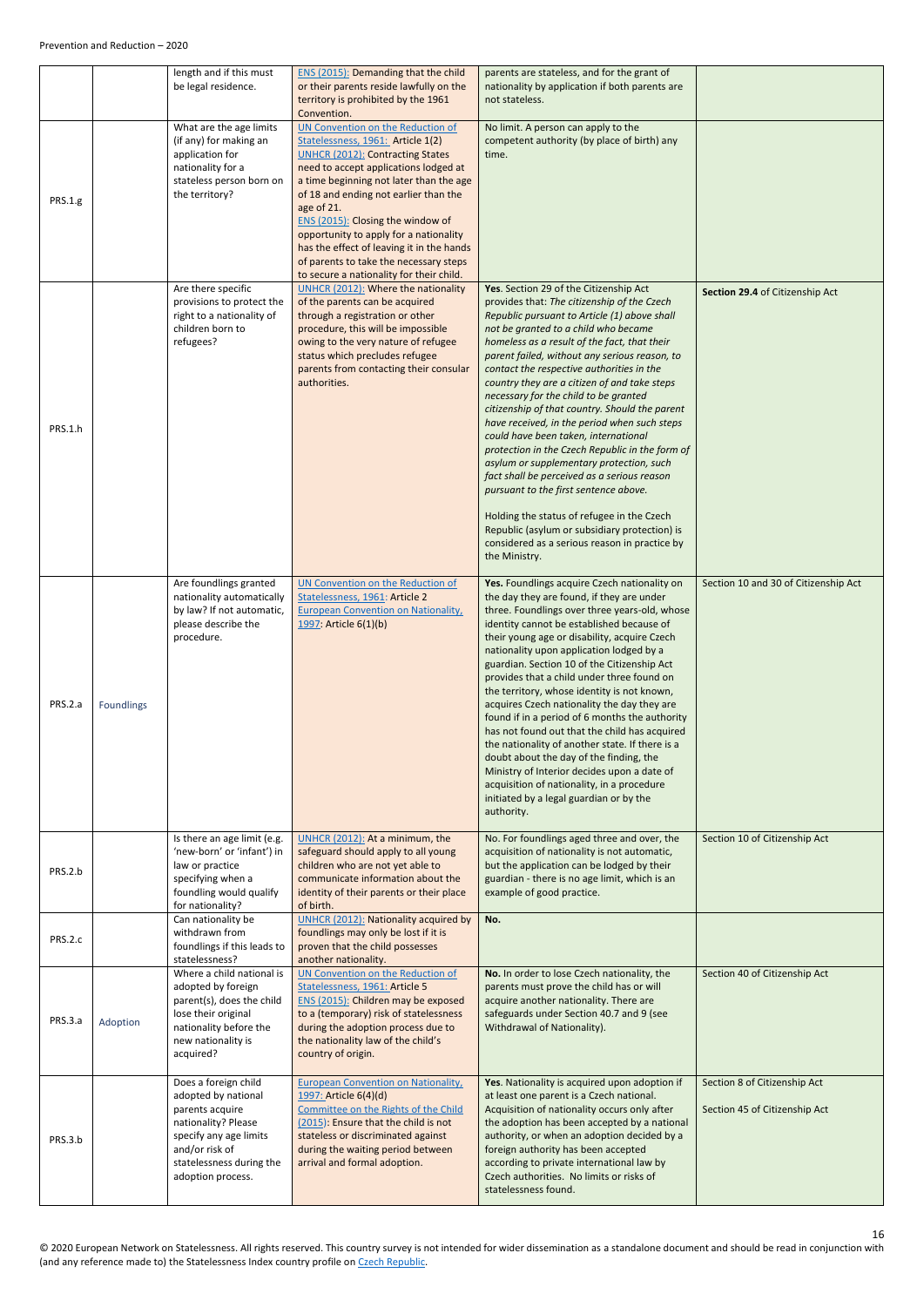<span id="page-16-1"></span><span id="page-16-0"></span>

| PRS.4.a | lus sanguinis                | Can children born to<br>nationals abroad acquire<br>nationality by descent<br>(ius sanguinis) in general<br>and/or if they would<br>otherwise be stateless?                                                                                                                                                                               | UN Convention on the Reduction of<br>Statelessness, 1961: Article 4<br>UNHCR (2012): Where a child who<br>would otherwise be stateless is born<br>to parents of another Contracting<br>State but does not acquire the<br>nationality of the State of birth<br>responsibility falls to the Contracting<br>State of the parents to grant its<br>nationality to the child.                                                                                                                                                                                                                                              | Yes. At least one of the parents must be a<br>Czech national.                                                                                                                                                                                                                                                                                                                                                                                                                                                                                                                                                                                                                                                                                                                                                                                                                       | Section 8 of Citizenship Act                                                                                                                                            |
|---------|------------------------------|-------------------------------------------------------------------------------------------------------------------------------------------------------------------------------------------------------------------------------------------------------------------------------------------------------------------------------------------|----------------------------------------------------------------------------------------------------------------------------------------------------------------------------------------------------------------------------------------------------------------------------------------------------------------------------------------------------------------------------------------------------------------------------------------------------------------------------------------------------------------------------------------------------------------------------------------------------------------------|-------------------------------------------------------------------------------------------------------------------------------------------------------------------------------------------------------------------------------------------------------------------------------------------------------------------------------------------------------------------------------------------------------------------------------------------------------------------------------------------------------------------------------------------------------------------------------------------------------------------------------------------------------------------------------------------------------------------------------------------------------------------------------------------------------------------------------------------------------------------------------------|-------------------------------------------------------------------------------------------------------------------------------------------------------------------------|
| PRS.4.b |                              | Are there any<br>discriminatory<br>conditions in law and/or<br>practice for the<br>acquisition of nationality<br>by descent (e.g.<br>differential treatment of<br>children born out of<br>wedlock, rights of<br>father/mother/same-sex<br>parents to confer<br>nationality, etc.)?                                                        | Genovese v. Malta ECtHR (2011): The<br>state must ensure that the right to<br>nationality is secured without<br>discrimination.<br>CEDAW Gen. rec. No. 32, 2014:<br>Requires States parties to ensure that<br>women and men have equal rights to<br>confer their nationality to their<br>children and that any obstacles to<br>practical implementation of such laws<br>are removed.<br><b>UNHCR (2014): Action 4</b>                                                                                                                                                                                                | Not to our knowledge.                                                                                                                                                                                                                                                                                                                                                                                                                                                                                                                                                                                                                                                                                                                                                                                                                                                               | Citizenship Act<br>Czech Ombudsperson's Office                                                                                                                          |
| PRS.5.a | <b>Birth</b><br>registration | Does the law provide<br>that all children are<br>registered immediately<br>upon birth regardless of<br>the legal status and/or<br>documentation of<br>parents?                                                                                                                                                                            | Convention on the Rights of the Child,<br>1989: Article 7<br><b>International Covenant on Civil and</b><br>Political Rights, 1966: Article 24(2)<br>Council of Europe (2009): Member<br>states should register the birth of all<br>children born on their territory even if<br>they are born to a foreign parent with<br>an irregular immigration status or the<br>parents are unknown.<br><b>UNHCR (2012): Article 7 CRC applies</b><br>irrespective of the nationality,<br>statelessness or residence status of<br>the parents.<br><b>UNHCR (2014): Action 7</b><br><b>UN Sustainable Development Goal</b><br>16.9 | Yes. The registration of children is done by<br>the facility where the child was born. In case<br>of home birth, parents must register their<br>child at the birth registry according to the<br>place of birth. The documentation to be<br>presented for registration varies according to<br>the situation:<br>if the child is born to a married couple,<br>one of the parents must present their ID<br>or passport<br>if the father is known, the mother<br>presents her birth certificate<br>if a child is born to an unmarried couple,<br>both parents must present their birth<br>certificates<br>The obligation to present documentation can<br>be waived for reasons deserving special<br>concern, mainly in the case of applicants for<br>international protection, refugees granted<br>asylum or subsidiary protection. In this case a<br>solemn declaration is sufficient. | Act on Birth registry (zákon o<br>matrikách) no. 301/2000 Sb. (CZE)<br>§ 15 of Act on Birth registry<br>§16 of Act on Birth Registry<br>§ 16.6 Act on Birth Registry    |
| PRS.5.b |                              | Are all children issued<br>with birth certificates<br>upon registration? If no,<br>please describe legal<br>status of documentation<br>issued.                                                                                                                                                                                            | <b>UN Human Rights Council, Resolution</b><br>A/HRC/RES/20/4: Underscores the<br>importance of effective birth<br>registration and provision of<br>documentary proof of birth<br>irrespective of immigration status and<br>that of parents or family members.<br>Committee on the Rights of Migrant<br><b>Workers and Members of their</b><br>Families & Committee on the Rights of<br>the Child (2017): Take all necessary<br>measures to ensure that all children<br>are immediately registered at birth<br>and issued birth certificates,<br>irrespective of their migration status<br>or that of their parents.  | Yes. All children, regardless of their<br>nationality, will get a Czech birth certificate,<br>issued by the birth registry. The birth<br>certificate is issued within 30 days from the<br>birth notification.                                                                                                                                                                                                                                                                                                                                                                                                                                                                                                                                                                                                                                                                       | Act on Birth registry                                                                                                                                                   |
| PRS.5.c |                              | Is the child's nationality<br>determined or recorded<br>upon birth registration?<br>If yes, please describe<br>how and by whom (e.g.<br>if the mother/father's<br>nationality is recorded<br>and/or automatically<br>attributed to the child, if<br>there's a formal<br>procedure, if<br>information on both<br>parents is recorded etc.) | Convention on the Rights of the Child,<br>1989: Articles 3 & 7                                                                                                                                                                                                                                                                                                                                                                                                                                                                                                                                                       | The child's nationality is not recorded in the<br>birth registry nor the birth certificate. If the<br>child acquires Czech nationality by birth, only<br>a birth certificate is needed. If a Czech child is<br>born outside of the Czech Republic, they<br>must be registered in a special birth registry<br>to get a Czech birth certificate. If a child that<br>does not acquire Czech nationality is born,<br>parents have an obligation to apply for a visa<br>for them within a deadline of 60 days.<br>Parents' nationality is mentioned on the birth<br>certificate.                                                                                                                                                                                                                                                                                                         | Act on Birth Registry<br>Ministry of the Interior, Acquisition of<br>Czech citizenship (CZE)<br>Ministry of the Interior, Children born<br>on the Czech territory (CZE) |
| PRS.5.d |                              | If a child's nationality is<br>not determined or<br>recorded upon birth<br>registration, is there a<br>legal framework to<br>determine the child's<br>nationality later? If yes,<br>please describe the<br>procedure, including the<br>legal grounds, deadlines<br>and competent<br>authority.                                            | Convention on the Rights of the Child,<br>1989: Articles 3 & 7<br>UN Convention on the Reduction of<br>Statelessness, 1961: Articles 1 & 4<br>UNHCR (2012): States need to<br>determine whether a child would<br>otherwise be stateless as soon as<br>possible so as not to prolong a child's<br>status of undetermined nationality.<br>Such a period should not exceed five<br>years.                                                                                                                                                                                                                               | The child's nationality will be determined<br>when they apply for a Czech passport or for<br>an ID, or visa. In case of a doubt, parents<br>have to apply for a Certificate of Czech<br>Citizenship (CCC), at the birth registry<br>according to the place of birth.                                                                                                                                                                                                                                                                                                                                                                                                                                                                                                                                                                                                                | Ministry of the Interior, Acquisition of<br>Czech citizenship (CZE)<br>Citizenship Act                                                                                  |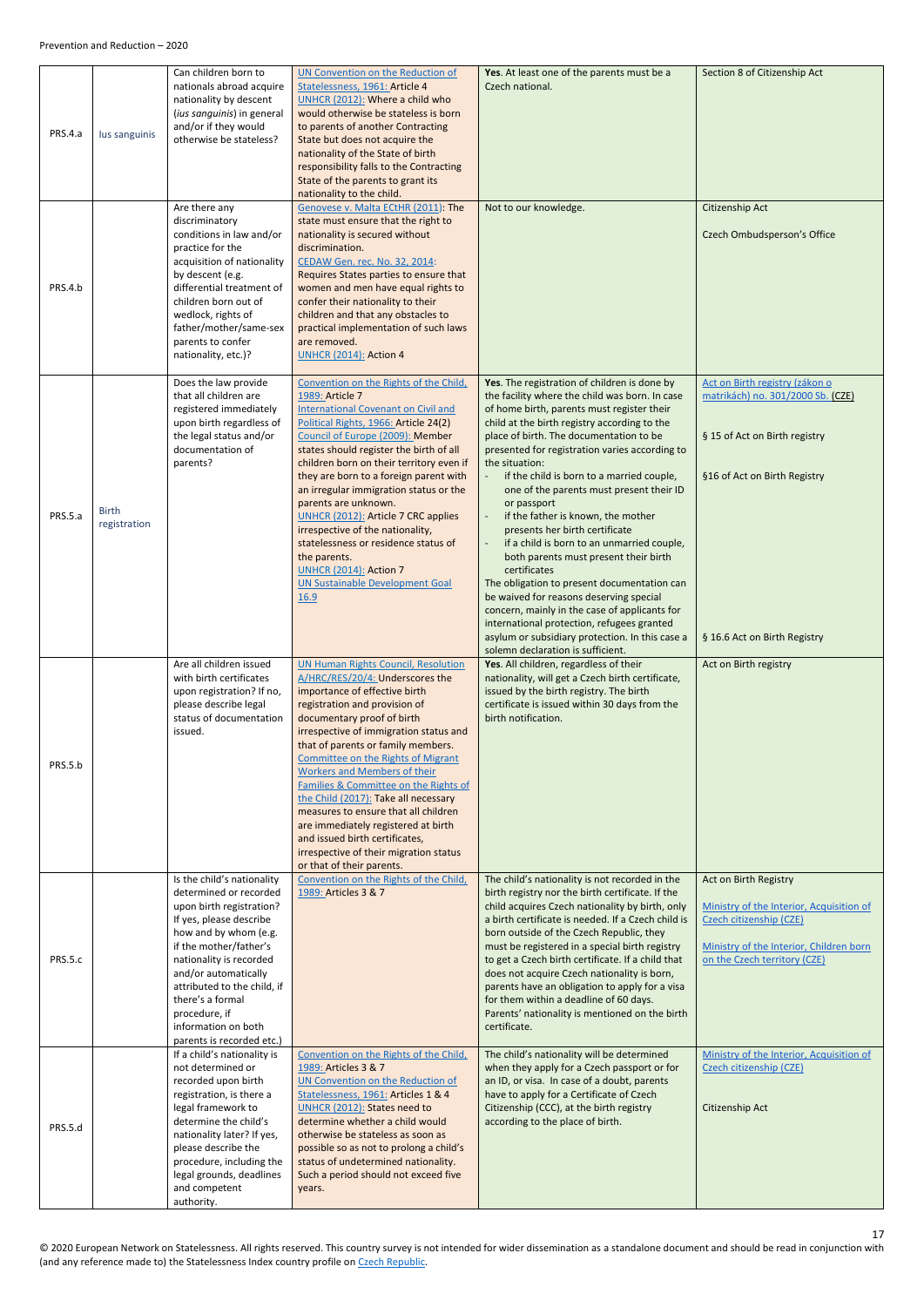<span id="page-17-0"></span>

|                |           | Are there credible                                 | <b>Committee on the Rights of Migrant</b>                                             | Not known.                                                                                       |                                      |
|----------------|-----------|----------------------------------------------------|---------------------------------------------------------------------------------------|--------------------------------------------------------------------------------------------------|--------------------------------------|
|                |           | reports to suggest that                            | <b>Workers and Members of their</b>                                                   |                                                                                                  |                                      |
|                |           | children are prevented                             | Families & Committee on the Rights of                                                 |                                                                                                  |                                      |
|                |           | from registering in<br>practice because of         | the Child (2017): Urge States parties to<br>take all necessary measures to ensure     |                                                                                                  |                                      |
|                |           | parents' legal status or                           | that all children are immediately                                                     |                                                                                                  |                                      |
|                |           | other reasons (please                              | registered at birth and issued birth                                                  |                                                                                                  |                                      |
|                |           | specify)?                                          | certificates, irrespective of their                                                   |                                                                                                  |                                      |
|                |           |                                                    | migration status or that of their<br>parents. Legal and practical obstacles           |                                                                                                  |                                      |
|                |           |                                                    | to birth registration should be                                                       |                                                                                                  |                                      |
|                |           |                                                    | removed.                                                                              |                                                                                                  |                                      |
|                |           |                                                    | <b>Global Compact for Safe, Orderly and</b>                                           |                                                                                                  |                                      |
| PRS.5.e        |           |                                                    | <b>Regular Migration: States will</b><br>contribute resources and expertise to        |                                                                                                  |                                      |
|                |           |                                                    | strengthen the capacity of national                                                   |                                                                                                  |                                      |
|                |           |                                                    | civil registries to facilitate timely                                                 |                                                                                                  |                                      |
|                |           |                                                    | access by refugees and stateless                                                      |                                                                                                  |                                      |
|                |           |                                                    | persons to civil and birth registration.<br><b>Global Compact on Refugees: States</b> |                                                                                                  |                                      |
|                |           |                                                    | commit to fulfil the right of all                                                     |                                                                                                  |                                      |
|                |           |                                                    | individuals to a legal identity and                                                   |                                                                                                  |                                      |
|                |           |                                                    | ensure that migrants are issued                                                       |                                                                                                  |                                      |
|                |           |                                                    | documentation and civil registry                                                      |                                                                                                  |                                      |
|                |           |                                                    | documents.<br><b>European Parliament Resolution</b>                                   |                                                                                                  |                                      |
|                |           |                                                    | (2019): Calls on Member States to take                                                |                                                                                                  |                                      |
|                |           |                                                    | immediate corrective measures to                                                      |                                                                                                  |                                      |
|                |           |                                                    | stop discriminatory birth registration.                                               |                                                                                                  |                                      |
|                |           | Are there mandatory<br>reporting requirements      | Committee on the Rights of Migrant<br><b>Workers and Members of their</b>             | Not known.                                                                                       |                                      |
|                |           | that would deter                                   | Families & Committee on the Rights of                                                 |                                                                                                  |                                      |
|                |           | undocumented parents                               | the Child, JGC No. 4 (2017) and JGC                                                   |                                                                                                  |                                      |
|                |           | from coming forward to                             | No. 3 (2017): Legal and practical                                                     |                                                                                                  |                                      |
|                |           | register their children<br>(e.g. health or civil   | obstacles to birth registration should                                                |                                                                                                  |                                      |
|                |           | registry authorities                               | be removed, including by prohibiting<br>data sharing between health providers         |                                                                                                  |                                      |
|                |           | required to report                                 | or civil servants responsible for                                                     |                                                                                                  |                                      |
|                |           | undocumented                                       | registration with immigration                                                         |                                                                                                  |                                      |
|                |           | migrants)?                                         | enforcement authorities; and not                                                      |                                                                                                  |                                      |
|                |           |                                                    | requiring parents to produce<br>documentation regarding their                         |                                                                                                  |                                      |
|                |           |                                                    | migration status. Children's personal                                                 |                                                                                                  |                                      |
| PRS.5.f        |           |                                                    | data, in particular biometric data,                                                   |                                                                                                  |                                      |
|                |           |                                                    | should only be used for child                                                         |                                                                                                  |                                      |
|                |           |                                                    | protection purposes.                                                                  |                                                                                                  |                                      |
|                |           |                                                    | <b>Council of Europe: ECRI General Policy</b><br>Recommendation No. 16(2016) on       |                                                                                                  |                                      |
|                |           |                                                    | safeguarding irregularly present                                                      |                                                                                                  |                                      |
|                |           |                                                    | migrants from discrimination: States                                                  |                                                                                                  |                                      |
|                |           |                                                    | should clearly prohibit the sharing of                                                |                                                                                                  |                                      |
|                |           |                                                    | information about migrants suspected<br>of irregular presence with immigration        |                                                                                                  |                                      |
|                |           |                                                    | authorities. These firewalls must be                                                  |                                                                                                  |                                      |
|                |           |                                                    | binding on state authorities and the                                                  |                                                                                                  |                                      |
|                |           |                                                    | private sector.                                                                       |                                                                                                  |                                      |
|                |           | Is there a statutory                               | Committee on the Rights of Migrant                                                    | Yes. The registration is done by the facility                                                    | § 15 Act on Birth registry           |
|                |           | deadline for birth                                 | <b>Workers and Members of their</b>                                                   | where the child is born. In other cases (e.g.                                                    |                                      |
|                |           | registration? If yes,                              | Families & Committee on the Rights of                                                 | home birth), parents (or legal guardians) have                                                   |                                      |
|                |           | please state the                                   | the Child (2017): Measures should also                                                | the obligation to register their child at the                                                    |                                      |
|                |           | deadline and whether<br>late birth registration is | be taken to facilitate late registration<br>of birth and to avoid financial           | birth registry according to the place of birth.<br>If neither of these happens, the first person |                                      |
| PRS.5.g        |           | possible in law and                                | penalties for late registration.                                                      | that has knowledge of the birth must notify                                                      |                                      |
|                |           | practice.                                          | <b>UN Human Rights Council, Resolution</b>                                            | it. The notification is done within 3 days                                                       |                                      |
|                |           |                                                    | A/HRC/RES/20/4: Calls upon States to                                                  | (latest) from birth. The mother will notify the                                                  |                                      |
|                |           |                                                    | ensure free birth registration,                                                       | birth within 3 days of the time she is capable                                                   |                                      |
|                |           |                                                    | including free or low-fee late birth<br>registration, for every child.                | of it. The person that found out about the<br>birth notifies it within 3 days of finding out     |                                      |
|                |           |                                                    |                                                                                       | about the birth.                                                                                 |                                      |
|                |           | Are there additional                               | As above                                                                              | Transgression of the obligation to register a                                                    | Article 79a of Act on Birth Registry |
|                |           | requirements for late                              |                                                                                       | new-born is a criminal offence under the                                                         |                                      |
|                |           | birth registration (e.g.<br>fees, documents, court |                                                                                       | Criminal Offence Code (zákon o přestupcích)<br>and under the Birth Registry Act. It can be       |                                      |
| PRS.5.h        |           | procedure)? Please                                 |                                                                                       | punishable by a fine up to 5000 CZK.                                                             |                                      |
|                |           | describe the procedure                             |                                                                                       |                                                                                                  |                                      |
|                |           | including the competent                            |                                                                                       |                                                                                                  |                                      |
|                |           | authority and procedural<br>deadlines.             |                                                                                       |                                                                                                  |                                      |
|                |           | Does the government                                | <b>UNHCR (2014): Action 7</b>                                                         | Not known.                                                                                       |                                      |
|                |           | have any programmes in                             |                                                                                       |                                                                                                  |                                      |
|                |           | place to promote civil                             |                                                                                       |                                                                                                  |                                      |
| <b>PRS.6.a</b> | Reduction | registration (including                            |                                                                                       |                                                                                                  |                                      |
|                |           | birth registration)? If<br>yes, please provide     |                                                                                       |                                                                                                  |                                      |
|                |           | details.                                           |                                                                                       |                                                                                                  |                                      |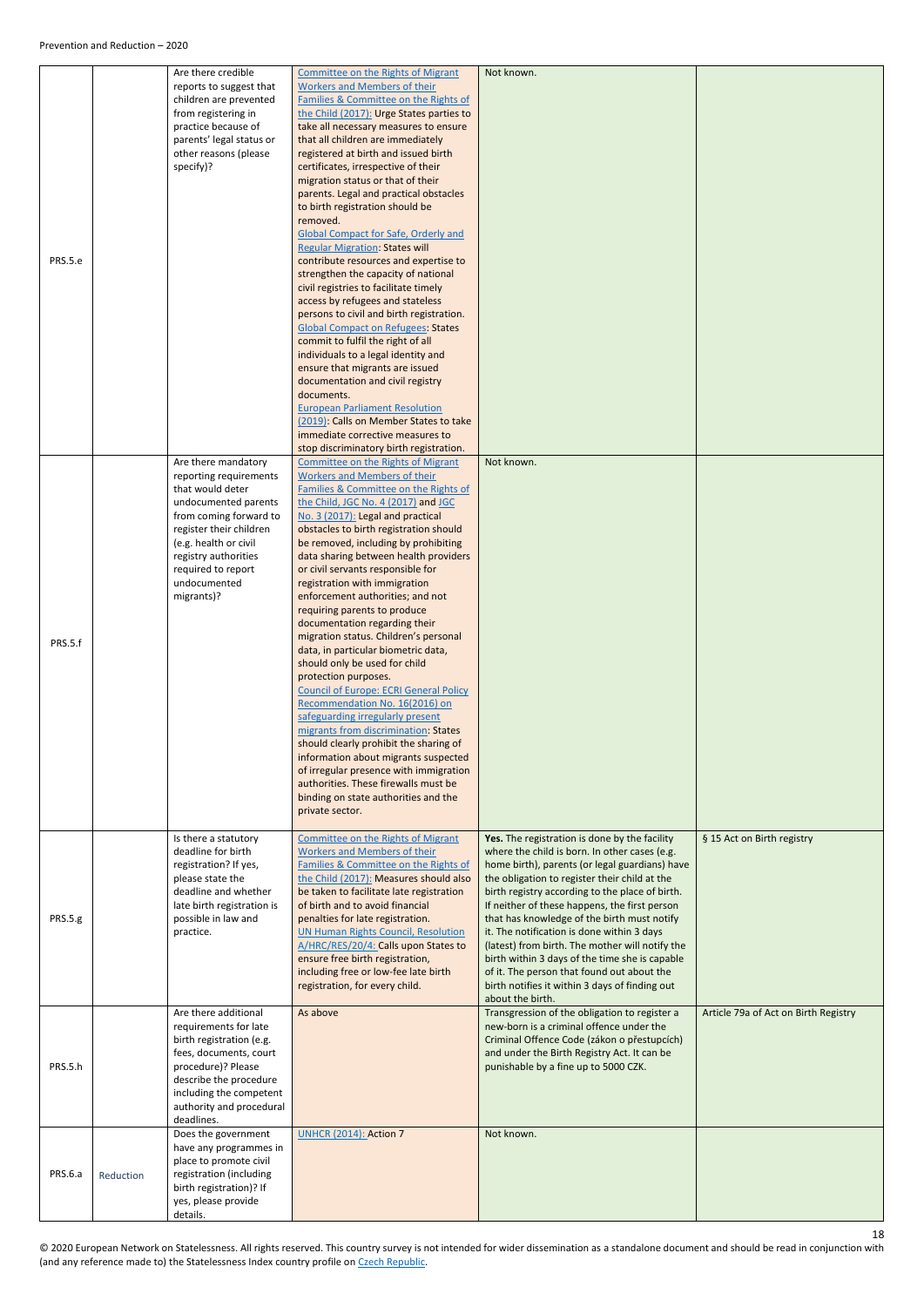<span id="page-18-0"></span>

| PRS.6.b |                               | Are there particular<br>sections of the<br>population - such as<br>minority groups or<br>people affected by<br>conflict - believed to be<br>stateless/at risk of<br>statelessness? Please<br>provide details and<br>source of information.                                                                                                  | UN Convention on the Reduction of<br>Statelessness, 1961: Article 9<br><b>UNHCR (2014): Action 4</b><br>UN Human Rights Council (2019):<br>States should take legislative,<br>administrative and policy measures<br>aimed at eliminating statelessness<br>affecting minorities.                                                                                                                                                                                                                                                                                                                                                                                                                                                                                                                                                                                                                                                                                                                                                                                                                                                        | In the Czech Republic, statelessness is linked<br>mainly with migration (not with specific<br>ethnicities). Little attention is paid to this<br>issue. No study has been conducted so far<br>about the Romani population. UNHCR<br>recommended in its mapping study that the<br>Government conduct a study on risk of<br>statelessness among in situ/ethnic minority<br>populations.                                                                                                                                                                                                                                                                                                                                                                                                                               | OPU, Ombudsperson Office<br><b>UNHCR, Faces of Statelessness in the</b><br>Czech Republic, December 2020 |
|---------|-------------------------------|---------------------------------------------------------------------------------------------------------------------------------------------------------------------------------------------------------------------------------------------------------------------------------------------------------------------------------------------|----------------------------------------------------------------------------------------------------------------------------------------------------------------------------------------------------------------------------------------------------------------------------------------------------------------------------------------------------------------------------------------------------------------------------------------------------------------------------------------------------------------------------------------------------------------------------------------------------------------------------------------------------------------------------------------------------------------------------------------------------------------------------------------------------------------------------------------------------------------------------------------------------------------------------------------------------------------------------------------------------------------------------------------------------------------------------------------------------------------------------------------|--------------------------------------------------------------------------------------------------------------------------------------------------------------------------------------------------------------------------------------------------------------------------------------------------------------------------------------------------------------------------------------------------------------------------------------------------------------------------------------------------------------------------------------------------------------------------------------------------------------------------------------------------------------------------------------------------------------------------------------------------------------------------------------------------------------------|----------------------------------------------------------------------------------------------------------|
| PRS.6.c |                               | Has the Government<br>implemented any other<br>measures specifically<br>aimed at reducing (risk<br>of) statelessness? (e.g.<br>identification,<br>registration or<br>naturalisation<br>campaigns, removal of<br>treaty reservations,<br>reform of discriminatory<br>laws, etc.)                                                             | UN Convention on the Reduction of<br>Statelessness, 1961<br><b>UNHCR (2014): Actions 1 &amp; 8</b><br>UNHCR (2015): States parties to the<br>1954 Convention are required to help<br>stateless persons become naturalised<br>nationals.                                                                                                                                                                                                                                                                                                                                                                                                                                                                                                                                                                                                                                                                                                                                                                                                                                                                                                | No.                                                                                                                                                                                                                                                                                                                                                                                                                                                                                                                                                                                                                                                                                                                                                                                                                |                                                                                                          |
| PRS.7.a | Deprivation<br>of nationality | Are there any provisions<br>on deprivation of<br>nationality that could<br>render a person<br>stateless? Please state<br>whether there is a<br>safeguard against<br>statelessness<br>established in law and<br>on what grounds<br>deprivation of<br>nationality may result in<br>statelessness (e.g.<br>national security, fraud,<br>etc.). | UN Convention on the Reduction of<br>Statelessness, 1961: Article 8 & 9<br><b>European Convention on Nationality</b> ,<br>1997: Article 7(3)<br><b>Universal Declaration of Human</b><br>Rights: Article 15(2)<br><b>Principles on Deprivation of</b><br><b>Nationality and the Draft</b><br><b>Commentary: Principle 2.2:</b><br>Deprivation of nationality refers to any<br>loss, withdrawal or denial of<br>nationality that was not voluntarily<br>requested by the individual; Principles<br>4,5 & 6<br>Report of the Secretary-General on<br><b>Human Rights and Arbitrary</b><br>Deprivation of Nationality (2009):<br>para. 23<br><b>UNHCR Guidelines on Statelessness</b><br>No.5 (2020): the prohibition of<br>arbitrary deprivation of nationality<br>also includes situations where there is<br>no formal act by a State but where the<br>practice of its competent authorities<br>clearly shows that they have ceased to<br>consider a particular individual/group<br>as national(s) (e.g. where authorities<br>persistently refuse to issue or renew<br>documents without providing an<br>explanation or justification). | No. There are no provisions on deprivation of<br>nationality in Czech Law, only voluntary<br>renunciation (see below).                                                                                                                                                                                                                                                                                                                                                                                                                                                                                                                                                                                                                                                                                             | Section 40 of Citizenship Act                                                                            |
| PRS.7.b |                               | Who is the competent<br>authority for deprivation<br>of nationality and what<br>procedural safeguards<br>are in place (e.g. due<br>process, fair trial,<br>participation in the<br>proceedings, legal aid,<br>judicial oversight,<br>appeal, time limit,<br>subject to prior<br>sentencing)?                                                | UN Convention on the Reduction of<br>Statelessness, 1961: Article 8(4)<br><b>European Convention on Nationality,</b><br>1997: Article 11<br><b>Principles on Deprivation of</b><br>Nationality: Principle 7. Deprivation of<br>nationality must be carried out in<br>pursuance of a legitimate purpose,<br>provided for by law, necessary,<br>proportionate and in accordance with<br>procedural safeguards; Principle 8:<br>Everyone has the right to a fair trial or<br>hearing and to an effective remedy<br>and reparation.                                                                                                                                                                                                                                                                                                                                                                                                                                                                                                                                                                                                        | For voluntary renunciation, the competent<br>authority is the Czech Embassy in the country<br>of the place of residence of the applicant or<br>of the country of the nationality the person<br>has applied for or the regional office in<br>respect of the last place of permanent<br>residency of the declarant on the territory of<br>the Czech Republic. Should the declarant<br>never have had a permanent residency on<br>the territory of the Czech Republic, the<br>competent authority shall be the Office of the<br>Municipality Prague 1. To record the<br>voluntary renunciation, there is the<br>information system of the central register of<br>persons who had acquired or lost the<br>nationality of the Czech Republic. The Central<br>Register is maintained by the Ministry of the<br>Interior. | Section 40.3 of Citizenship Act<br>Section 50 of the Citizenship Act                                     |
| PRS.7.c |                               | Are provisions on<br>deprivation of<br>nationality that may<br>render a person<br>stateless applied in<br>practice?                                                                                                                                                                                                                         |                                                                                                                                                                                                                                                                                                                                                                                                                                                                                                                                                                                                                                                                                                                                                                                                                                                                                                                                                                                                                                                                                                                                        | Not applicable.                                                                                                                                                                                                                                                                                                                                                                                                                                                                                                                                                                                                                                                                                                                                                                                                    |                                                                                                          |
| PRS.7.d |                               | Are there safeguards in<br>law and practice to<br>prevent renunciation or<br>other forms of voluntary<br>loss of nationality from<br>resulting in<br>statelessness?                                                                                                                                                                         | UN Convention on the Reduction of<br>Statelessness, 1961: Article 7<br><b>European Convention on Nationality,</b><br>1997: Articles 7 and 8                                                                                                                                                                                                                                                                                                                                                                                                                                                                                                                                                                                                                                                                                                                                                                                                                                                                                                                                                                                            | Yes. There is a safeguard against<br>statelessness arising in the process of a<br>declarant acquiring another nationality.<br>Czech law also accepts dual nationality, which<br>is a further safeguard preventing<br>statelessness.                                                                                                                                                                                                                                                                                                                                                                                                                                                                                                                                                                                | Section 40.7 Citizenship Act<br>Section 40.9 Citizenship Act                                             |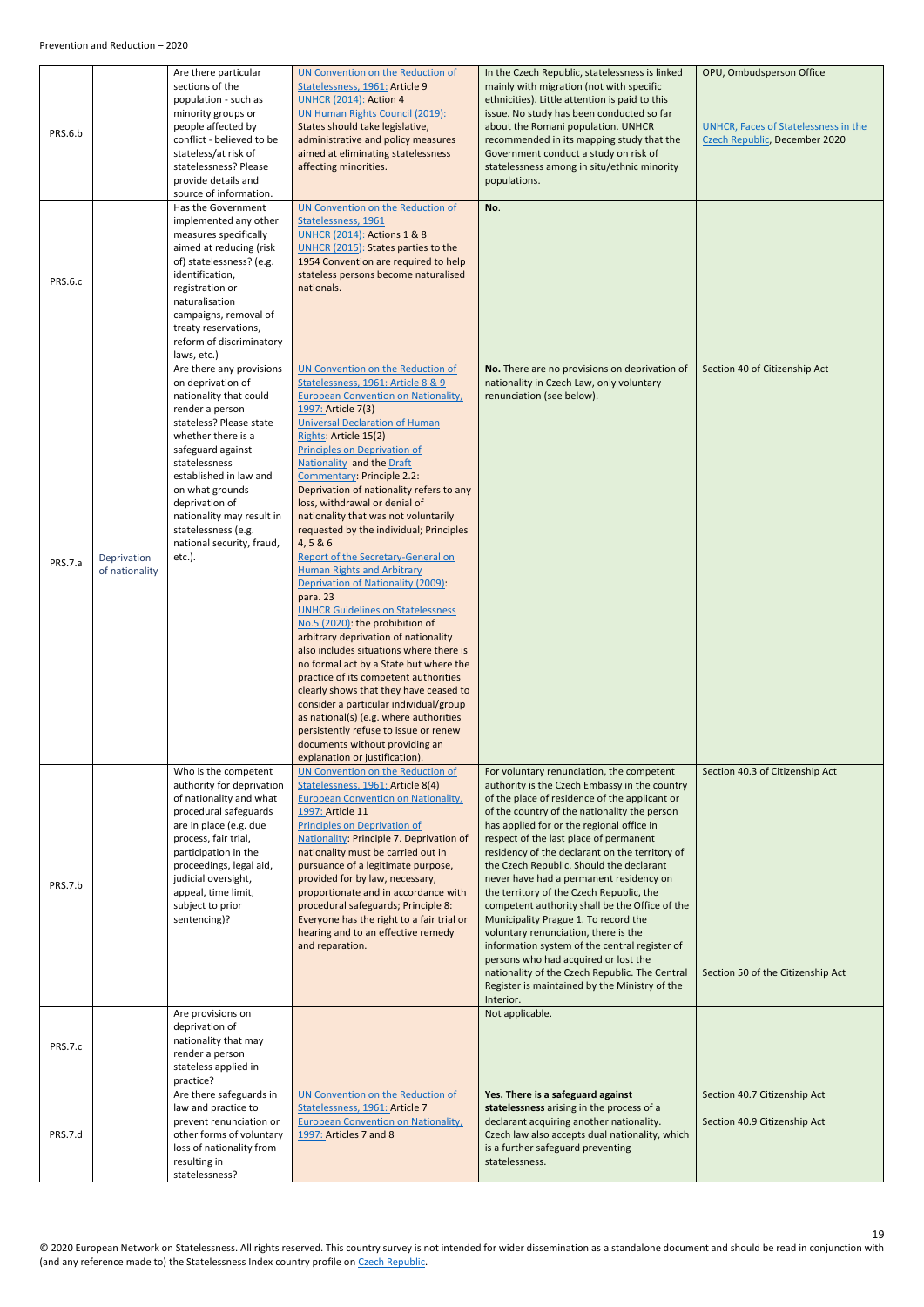|         | Are there any provisions   | Principles on Deprivation of                     | No. |  |
|---------|----------------------------|--------------------------------------------------|-----|--|
|         | on deprivation of          | <b>Nationality Principle 4: States shall not</b> |     |  |
|         | nationality in a national  | deprive persons of nationality for the           |     |  |
|         | security context           | purpose of safeguarding national                 |     |  |
|         | (regardless of whether     | security. Where provisions exist, these          |     |  |
| PRS.7.e | they could render a        | should be interpreted narrowly and in            |     |  |
|         | person stateless)?         | accordance with international law                |     |  |
|         | Please describe these      | standards.                                       |     |  |
|         | provisions and if/how      |                                                  |     |  |
|         | they are applied in        |                                                  |     |  |
|         | practice.                  |                                                  |     |  |
|         | Are there any provisions   | <b>ICCPR: Article 26</b>                         | No. |  |
|         | on deprivation of          | UN Convention on the Reduction of                |     |  |
|         | nationality that directly  | Statelessness, 1961: Article 9                   |     |  |
|         | or indirectly discriminate | <b>European Convention on Nationality,</b>       |     |  |
|         | a person or group of       | 1997: Article 5                                  |     |  |
|         | persons on any ground      | Principles on Deprivation of                     |     |  |
|         | prohibited under           | Nationality: Principle 6. Prohibited             |     |  |
|         | international law or that  | grounds for discrimination include               |     |  |
| PRS.7.f | discriminate between       | race, colour, sex, language, religion,           |     |  |
|         | nationals? Please          | political or other opinion, national or          |     |  |
|         | describe these             | social origin, ethnicity, property, birth        |     |  |
|         | provisions and if/how      | or inheritance, disability, sexual               |     |  |
|         | they are applied in        | orientation or gender identity, or               |     |  |
|         | practice.                  | other real or perceived status,                  |     |  |
|         |                            | characteristic or affiliation. Each State        |     |  |
|         |                            | is also bound by the principle of non-           |     |  |
|         |                            | discrimination between its nationals.            |     |  |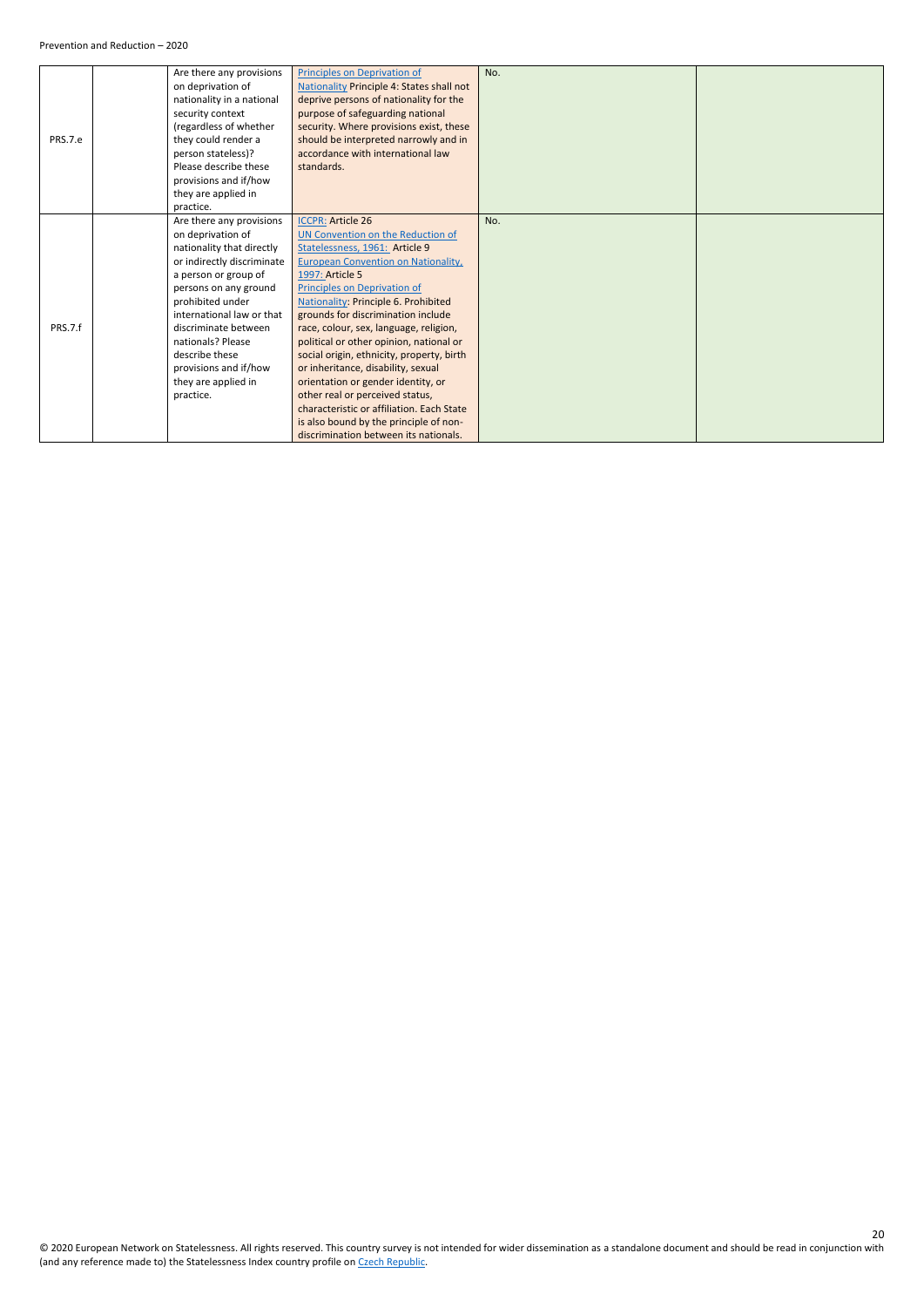21

#### <span id="page-20-0"></span>Resources

<span id="page-20-1"></span>

| <b>Subtheme</b><br>Item           | Question                                                                                                                                            | <b>International Norms &amp; Good Practice</b> | <b>Answer</b>                                                                                                                                                                                                                                                                                                                                                                                                                                                                                                                                                                                                                                                                                                                                                                                                                                                                                                                                                                                                                                                                                                                                                                                                                                                                                                                                                                                                                                                                                                                                                           | <b>Source</b>                                                                                                                                                                                                                                                                                                                |
|-----------------------------------|-----------------------------------------------------------------------------------------------------------------------------------------------------|------------------------------------------------|-------------------------------------------------------------------------------------------------------------------------------------------------------------------------------------------------------------------------------------------------------------------------------------------------------------------------------------------------------------------------------------------------------------------------------------------------------------------------------------------------------------------------------------------------------------------------------------------------------------------------------------------------------------------------------------------------------------------------------------------------------------------------------------------------------------------------------------------------------------------------------------------------------------------------------------------------------------------------------------------------------------------------------------------------------------------------------------------------------------------------------------------------------------------------------------------------------------------------------------------------------------------------------------------------------------------------------------------------------------------------------------------------------------------------------------------------------------------------------------------------------------------------------------------------------------------------|------------------------------------------------------------------------------------------------------------------------------------------------------------------------------------------------------------------------------------------------------------------------------------------------------------------------------|
| Published<br>RES.1.a<br>judgments | Number of published<br>judgments adjudicating<br>statelessness (broken<br>down by level of<br>jurisdiction). Please list<br>the most relevant ones. |                                                | Supreme Administrative Court decision no. 4<br>Azs 365/2018 regarding legal status of<br>applicants<br>Case regarding status of stateless<br>determination applicants. They should be<br>granted legal status during the procedure.<br>The Ministry cannot choose some provisions<br>of the Asylum Act to apply (such as time<br>limits for decision-making) and not others.<br>The applicant should get a certificate of<br>application that grants them a right to stay on<br>the territory in the same way as for asylum<br>seekers (with access to healthcare and other<br>services). Non-action of the state (in this case<br>the refusal to give any legal status to the<br>applicant - certificate of application) is<br>contrary to their right to private and family<br>life.<br>Supreme Administrative Court decision no. 9<br>Azs 361/2017 from 19 April 2018 regarding<br>expulsion of stateless persons<br>Before rendering a removal decision<br>(administrative expulsion) of a stateless<br>person, the state must verify its compliance<br>with the 1954 Convention, in particular with<br>Article 31. The provision in the Czech Act on<br>the Residence of Foreigners in its Section 121<br>(regulating expulsion of stateless persons<br>when the receiving country agrees) does not<br>apply in this case because of dissimilarity of<br>this provision with the relevant provisions of<br>the Convention, which has priority over the<br>provisions of national law.<br>Detention of an applicant for statelessness<br>status was an unlawful act | <b>Supreme Administrative Court</b><br>(Nejvyšší správní soud) case no. 4 Azs<br>365/2018-74 from 12 March 2019<br><b>Supreme Administrative Court</b><br>decision no. 9 Azs 361/2017 from 19<br><b>April 2018</b><br>Unlawful Action claim, Municipal<br>Court in Prague, decision no. 14 A                                 |
| RES.1.b                           | Number of published<br>judgments mentioning<br>statelessness (broken<br>down by level of<br>jurisdiction). Please list<br>the most relevant ones.   |                                                | The court officially states that applicants for<br>statelessness status cannot be detained<br>because they are lawfully staying on the<br>territory.<br>Stateless persons to be allowed in<br>accommodation centres for asylum seekers<br>- "Not admitting applicants for status of a<br>stateless person to an asylum seekers'<br>accommodation centre is an unlawful action"<br>- "The (Ministry) is hereby prohibited to<br>continue the breach of applicants' right to<br>housing in accommodation centre, and the<br>(Ministry) is also ordered to enable the<br>applicants' to use housing in the<br>accommodation centre until the entry in<br>force of their decision on application for a<br>status of a stateless person"<br><b>Supreme Administrative Court judgment</b><br>regarding detention and reasonable<br>prospects for removal. Statelessness might<br>be an obstacle for removal. Authorities must<br>consider if the person can be removed before<br>rendering a detention decision, taking into<br>account their possible statelessness.<br>However, the authority does not have to<br>determine for sure to which state the person<br>can be removed.<br><b>Municipal Court in Prague judgment</b><br>In 2017, the Municipal Court in Prague stated<br>inaction of the Ministry of the Interior<br>regarding stateless determination procedure.<br>It obliged the Ministry to act. The Court ruled<br>that procedural aspects of statelessness                                                                                                  | 8/2020 from 14 September 2020<br>Unlawful Action claim, Municipal<br>Court in Prague, no. 5 A 168/2019<br>from 26 October 2020 (link not yet<br>available)<br>Supreme Administrative Court, case<br>no. 1 Azs 283/2017 from 22 November<br>2017<br>Municipal Court in Prague case no. 10<br>A 155/2017 from 29 November 2017 |